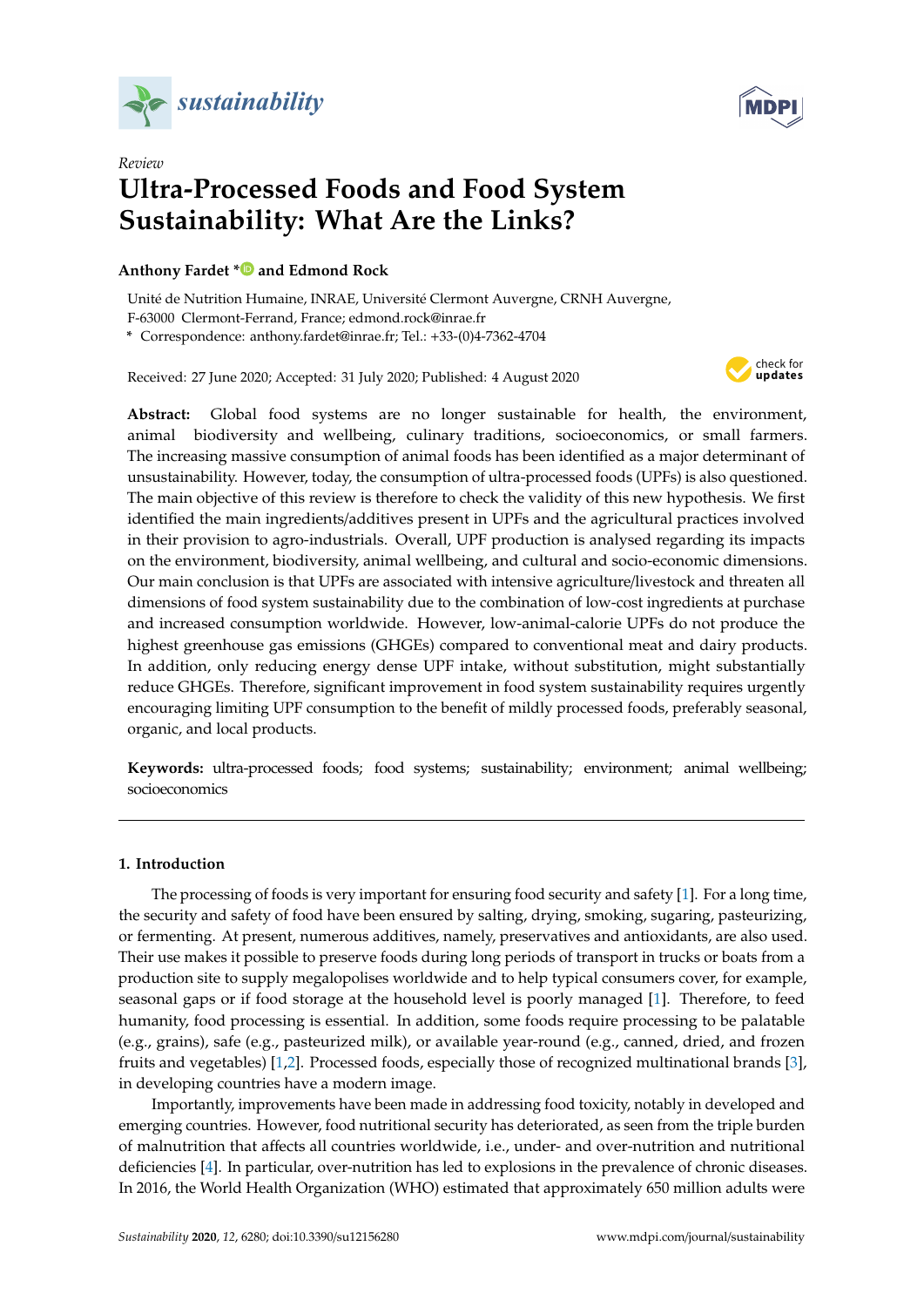obese [\[5\]](#page-22-4). According to the same estimates, the rate of type 2 diabetes, currently at 9%, is projected to rise by three percentage points over the next 25 years [\[6\]](#page-22-5). Additionally, excess body weight affects over two billion people worldwide [\[7\]](#page-22-6). Chronic diseases have progressively replaced infectious diseases.

Since 2009, the concept of ultra-processed foods (UPFs) has rapidly emerged and is now recognized and used by both public institutions (e.g., Food and Agriculture Organization of the United Nations (FAO), World Health Organization (WHO), Pan American Health Organization (PAHO), United Nations Children's Fund (UNICEF), and The World Bank) and academic researchers worldwide [\[8](#page-22-7)[–10\]](#page-22-8). In brief, within the proposed NOVA classification of four technological groups, UPFs belong to NOVA group 4 and are notably described in the 2014 Brazilian Dietary Guidelines [\[11\]](#page-22-9). They are characterized as having undergone excessive processing and containing additional 'cosmetic' ingredients and/or additives of primarily industrial use to mimic, exacerbate, mask or restore sensory properties (aroma, texture, taste and colour) [\[11–](#page-22-9)[13\]](#page-22-10). In other words, UPFs are artificial foods with organoleptic and sensory properties modified by the addition of 'cosmetic' additives and/or highly processed ingredients. Therefore, UPFs are supplying to human organism new unstructured and recombined food matrices, but also new ultra-processed ingredients and additives [\[12\]](#page-22-11), and whose health effects still needs to be studied on a long term. They are also the reflection of the last nutritional transition that occurred as a major event in the 1980s in Western countries.

Since 2011, at least 260 peer-reviewed papers have used the UPF concept, as defined in the NOVA classification [\[14\]](#page-22-12) (searched for "UPF" in the article title in the ISI Web of Science on 9 May 2020). A main finding is that the high and/or regular consumption of UPFs has been consistently associated with a higher prevalence of the main chronic diseases and metabolic deregulations in more than thirty-five ecological, epidemiological, and interventional human studies [\[9\]](#page-22-13) from several different countries, indicating a globalization of UPF consumption. These studies focused on deleterious links with health, while the Brazilian Dietary Guidelines suggested that the massive consumption of UPFs may also be associated with an increased degradation of culinary traditions, social life, and the environment [\[11\]](#page-22-9), thus affecting several dimensions of the sustainability of the food system itself. However, these suggestions need to be checked further and supported by data from original scientific papers.

Otherwise, according to Johnson et al., the key components of sustainable diets fall into five overarching categories of analysis: (1) agriculture, (2) health, (3) culture, (4) socioeconomics, and (5) the environment [\[15\]](#page-22-14). For purposes of comprehensiveness, animal biodiversity and wellbeing, which are much less emphasized in international reports or scientific papers about sustainability, should be integrated together with the preservation of smallholder agriculture. Altogether, the different dimensions of sustainability are summarized in six dimensions (Figure [1\)](#page-2-0) and will guide the discussion and analyses of this review.

In a paper entitled "Production and processing of foods as core aspects of nutrition-sensitive agriculture and sustainable diets", Keding et al. interestingly emphasize the relevant role that food processing could play in food system sustainability, specifically regarding a sustainable diet [\[1\]](#page-22-0). Notably, they write, "When moving along the value chain, agriculture will encounter its limits at some point where food processing starts. While a fluent transition between the different fields of responsibilities without clear boundaries exists, it is important to investigate explicitly the food processing part for its nutrition-sensitiveness similarly to that of agriculture" (pages 826–827) [\[1\]](#page-22-0), suggesting that processing may play a relevant role in food system sustainability, which has yet to be explored.

In addition, although there may be exceptions depending on country [\[16\]](#page-22-15), UPFs appear globally less expensive than minimally processed foods [\[17](#page-22-16)[–19\]](#page-22-17), and the growth rates of UPFs worldwide are very high, especially in emerging countries—notably those in Latin America and South Asia—where sales are continuously increasing [\[8](#page-22-7)[,20\]](#page-22-18). In addition, it has been shown that the lower the cost of food is, the lower the nutrient density [\[21\]](#page-22-19). For example, Maillot et al. reported that a low energy density and a high nutritional quality are each associated with higher diet costs in French adults [\[22\]](#page-22-20).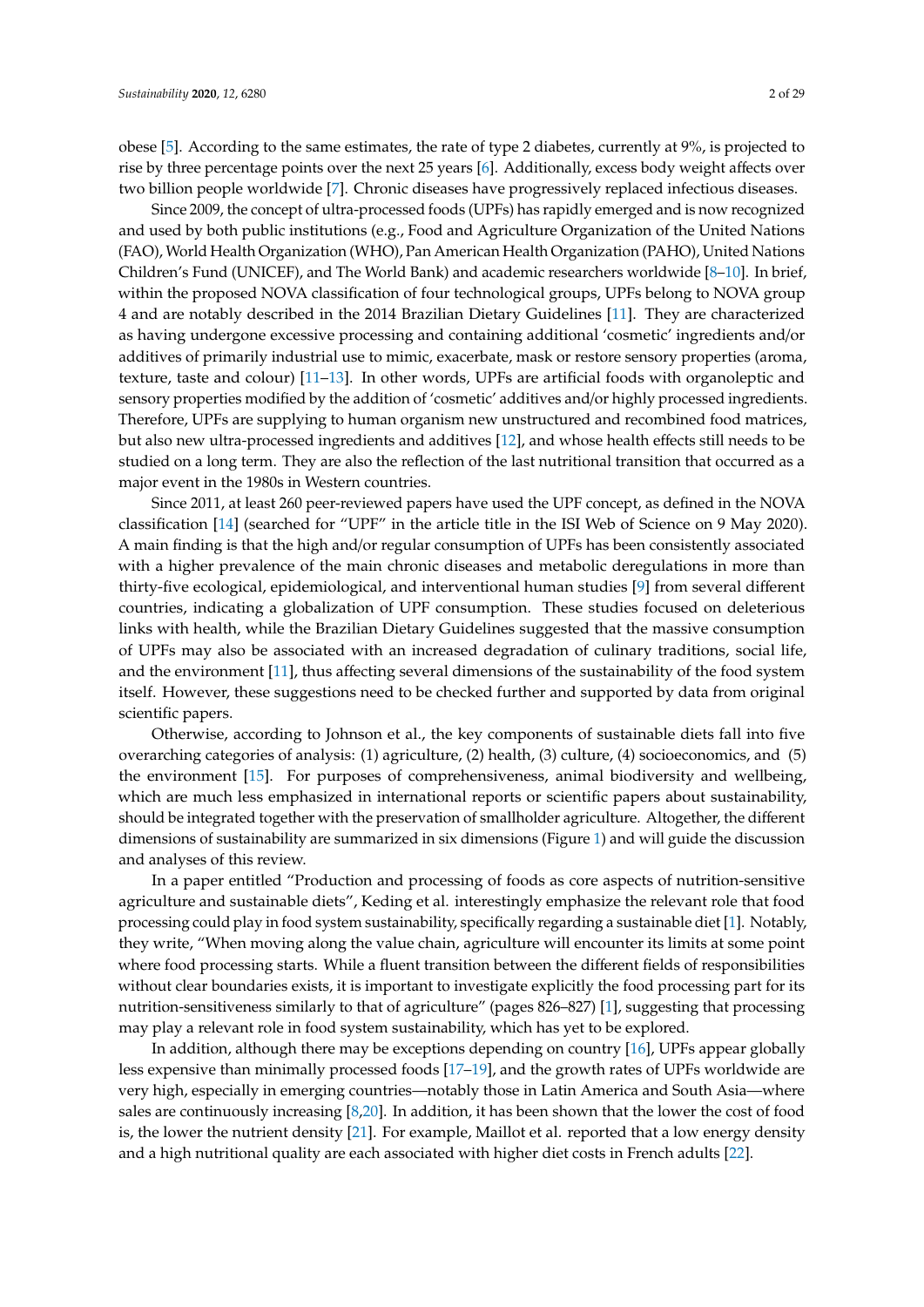<span id="page-2-0"></span>

**Figure 1.** The potential impacts of ultra-processed foods (UPFs) on the six dimensions of food system sustainability.

From these findings, substantial questions arise: How are the high amounts of UPF ingredients produced and supplied at low cost? How can such a low price be obtained to address such a rapid growth rate worldwide, notably when UPFs are animal based? Therefore, the question addressed in this paper concerns the links between UPFs and food system sustainability, beyond the increased risk of chronic diseases, and regarding the degradation of the other five dimensions of the food system (Figure [1\)](#page-2-0), i.e., environment, biodiversity and animal welfare (Section [3\)](#page-6-0), and cultural and socio-economic dimensions (Section [4\)](#page-17-0). However, before addressing these five dimensions, it is important to determine the ingredients frequently used in UPFs (see Section [2\)](#page-2-1).

This narrative review did not use specific methodology. The main feature of it is describing and appraising published articles, and gathering very sparse and scattered data about UPF regarding food system sustainability, UPF being designated - before the arrival of the UPF concept in 2009 [\[9](#page-22-13)[,10\]](#page-22-8)—as discretionary, non-core, or junk foods. For this purpose, we used the ISI Web of Science database with notably the following Boolean operators: "ultraprocessed\* food\* OR ultra-processed food\* OR discretionary OR non-core food\* OR process\* OR diet\*" AND "sustainab\* OR greenhouse OR water OR environment\* OR animal\* OR biodiversity OR life cycle OR socioeconomic\* OR farmer\* . . . " (among other keywords linked to 'processing and sustainability dimensions' as shown in Figure [1\)](#page-2-0).

# <span id="page-2-1"></span>**2. Which Are the Ingredients**/**Additives Characteristic of Ultra-Processing, and What Is Their Origin?**

UPFs are made from many recombined ingredients and/or additives, and we suggested that the link between UPF and food system sustainability is first driven by the massive production of these compounds. This question is addressed by identifying the ingredients/additives characteristic of ultra-processing within the list of UPF ingredients used in these products. Based on the UPF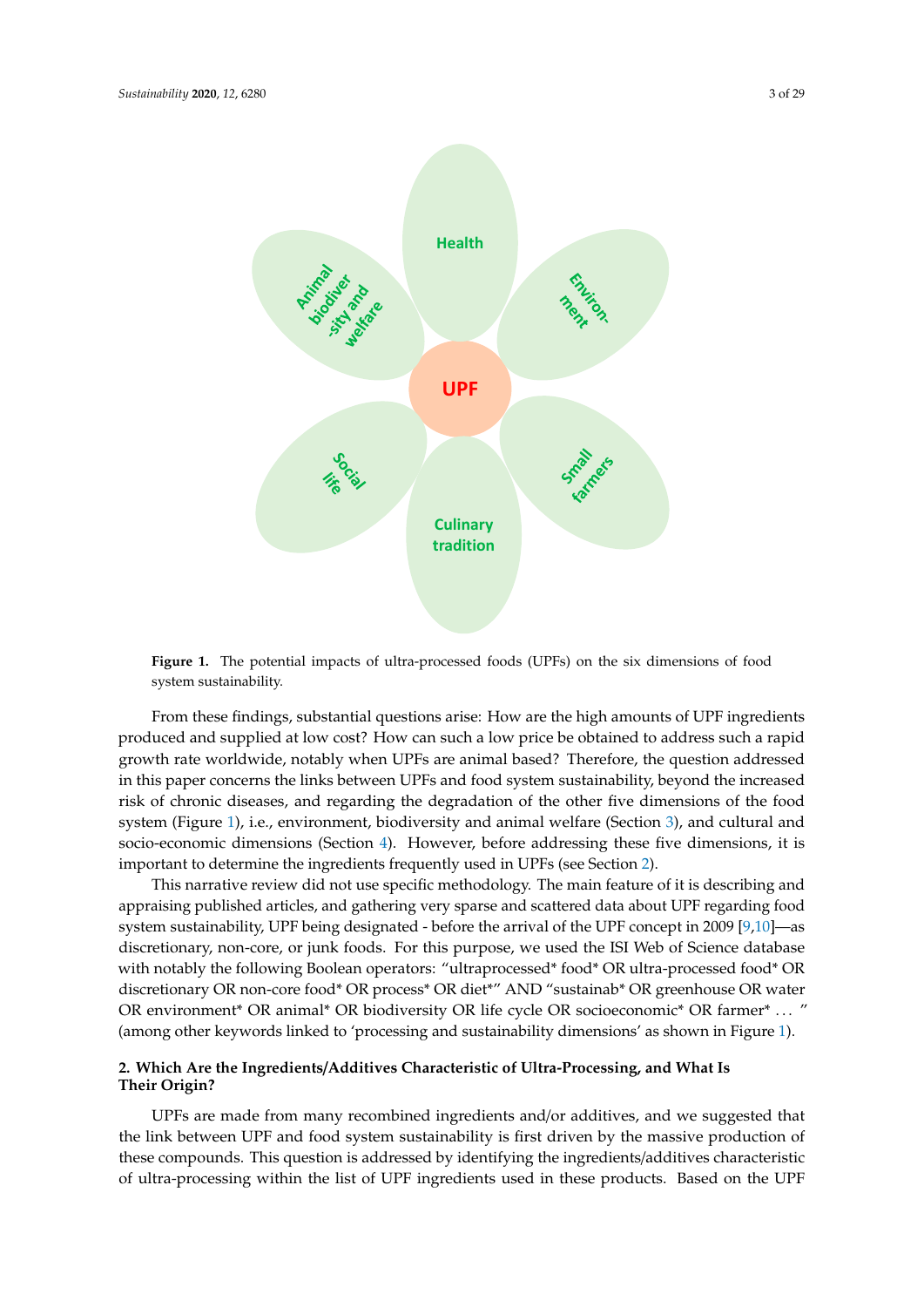definition by NOVA, Figure [2](#page-4-0) schematically represents the way in which a UPF is generally constructed, i.e., through the cracking of raw foods into isolated ingredients that are then recombined in artificial matrices with the addition of industrial 'cosmetic' additives that are not commonly used in the kitchen [\[9,](#page-22-13)[23\]](#page-22-21). Depending on food products, e.g., ready-to-eat dishes, UPFs may also contain more or less real foods. The processes used to create these markers of ultra-processing include refining, extraction, purification, hydrolysis, and/or chemical modification. Such ingredients include processed carbohydrates such as sugar syrups, maltodextrins, dextrose, malt extracts and polyols, mainly extracted from maize, and wheat, rice, and potato; processed lipids such as refined and/or hydrogenated and inter-esterified oils; and processed proteins such as isolates from soy, milk, pea, egg, and meat, derived hydrolysates, and gluten. In addition to these ingredients, UPFs also contain "cosmetic" additives extracted directly from natural ingredients or chemically synthesized; there are more than 316 authorized at the European level and more than 2500 at the world level, as evaluated by the Joint FAO/WHO Expert Committee on Food Additives (JECFA). The 690,499 foods referenced in the French Open Food Facts database (https://[world.openfoodfacts.org](https://world.openfoodfacts.org/)/, retrieved on 20 June 2020) make it possible to determine an initial approximation of the frequency of these main ingredients/additives in UPFs (Tables [1](#page-5-0) and [2\)](#page-5-1). This database is today the most comprehensive one about packaged foods, and that gives the list of ingredients for most registered foods. Notably, this database has been previously used for retrieving lists of additives from approximatively 126,000 foods [\[24\]](#page-23-0).

Starches and glucose-fructose/glucose syrup are by far the most commonly used carbohydrate-based ingredients in UPFs, being found in at least 7.6% and 3.2% of all referenced products, respectively. Ranking third are dextrose (>3.1%) and lactose (>1.6%), followed by malt extract (>1.2%), dextrins/maltodextrins (>1.1%), and invert sugar (>0.6%). For lipids, refined oils are extensively used and are found in at least 9.4% of referenced products, while hydrogenated oils are less commonly used (0.01%). In addition, for proteins, gluten (>1.7%) and milk protein isolates (>3.7%) are the most commonly used, while egg white proteins, gelatine, as well as pea and soy protein are less commonly used, falling in the range of 0.01–0.6%, and protein hydrolysates are used in a minimum of 0.04% of referenced products. Aromas are much more commonly used, being found in at least 10.5% of all referenced products (Table [1\)](#page-5-0).

Concerning additives, the most commonly used are texturing agents such as lecithins (>3.4%), modified starches (>2.4%), xanthan gum (>1.7%), mono- and diglycerides of fatty acids (>1.7%), pectins (>1.5%), diphosphates/pyrophosphates (>1.5%), guar gum (>1.3%), and carraghenans (>1.2%); colouring agents such as capsanthin  $(>0.7\%)$ , carotenes  $(>0.6\%)$ , carmines  $(>0.5\%)$ , and plain caramel  $(>0.5\%)$ ; and taste modifiers such as monosodium glutamate  $(>0.5\%)$ , sucralose  $(>0.4\%)$ , acesulfame potassium (>0.3%), aspartame (>0.2%), and steviol glycosides (>0.1%) (Table [2\)](#page-5-1).

Mass production of ultra-processed non-additive ingredients, and of numerous additives processed from the cracking of raw foods, mainly comes from intensive monocultures or livestock of only a few plant/animal varieties (see Section [3.3.](#page-10-0) related to industrial farming/agriculture). At minimum, their percentage use in foods varies from 0.03 to 12.6 of all foods (Tables [1](#page-5-0) and [2\)](#page-5-1), suggesting a high level of consumption, notably due to the rapid increase in worldwide UPF consumption, especially in Latin America [\[25\]](#page-23-1). In the following section, we will therefore analyse how the agricultural system at the basis of these ingredients is linked with sustainability or not, and the impacts of UPF-like product consumption on environmental indicators such as greenhouse gas emissions (GHGEs).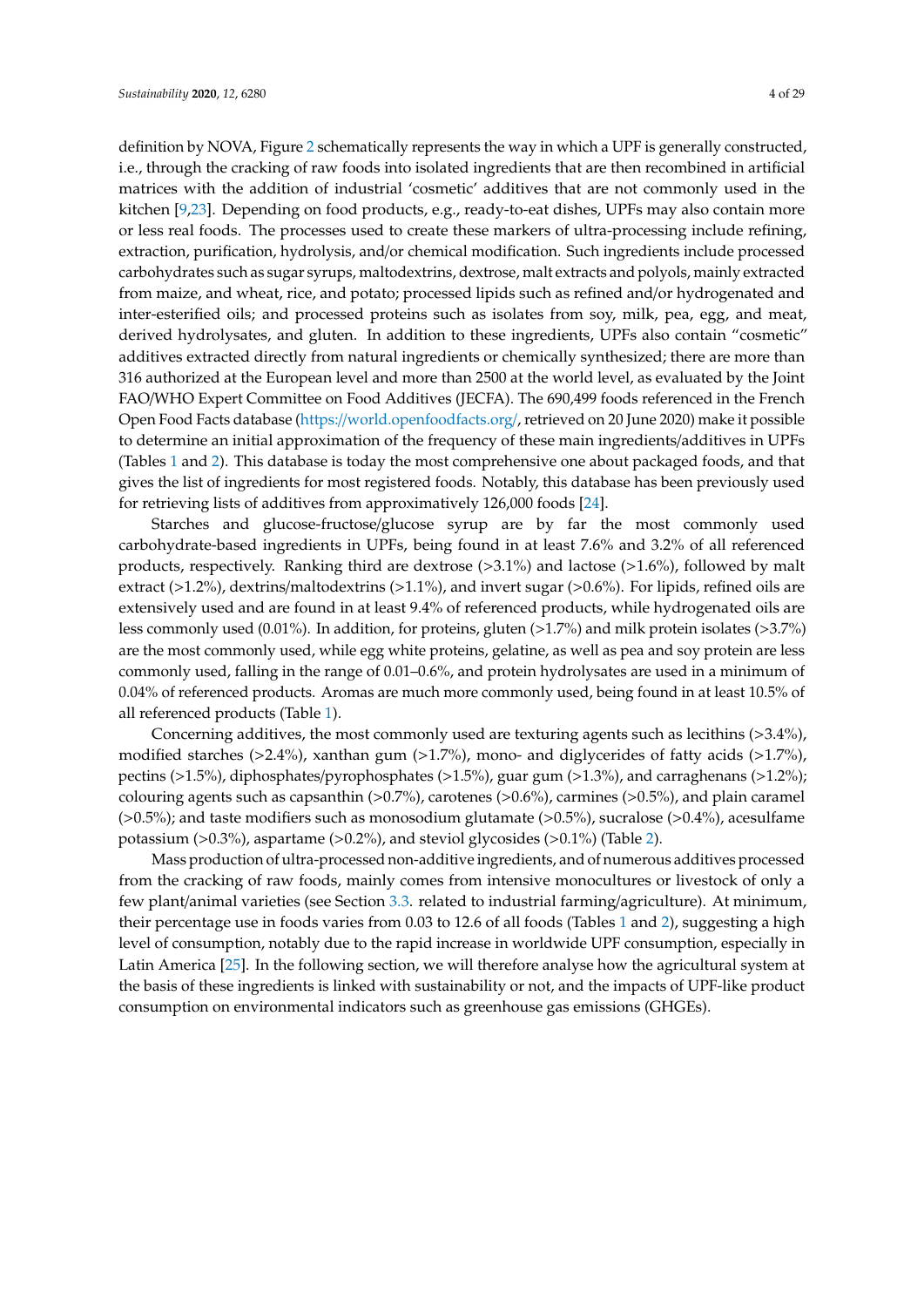

<span id="page-4-0"></span>**Figure 2.** Schematic representation of UPFs through fractionation of original raw foods and ingredient recombination with 'cosmetic' additives. Figure was originally supplied by the Siga Society©.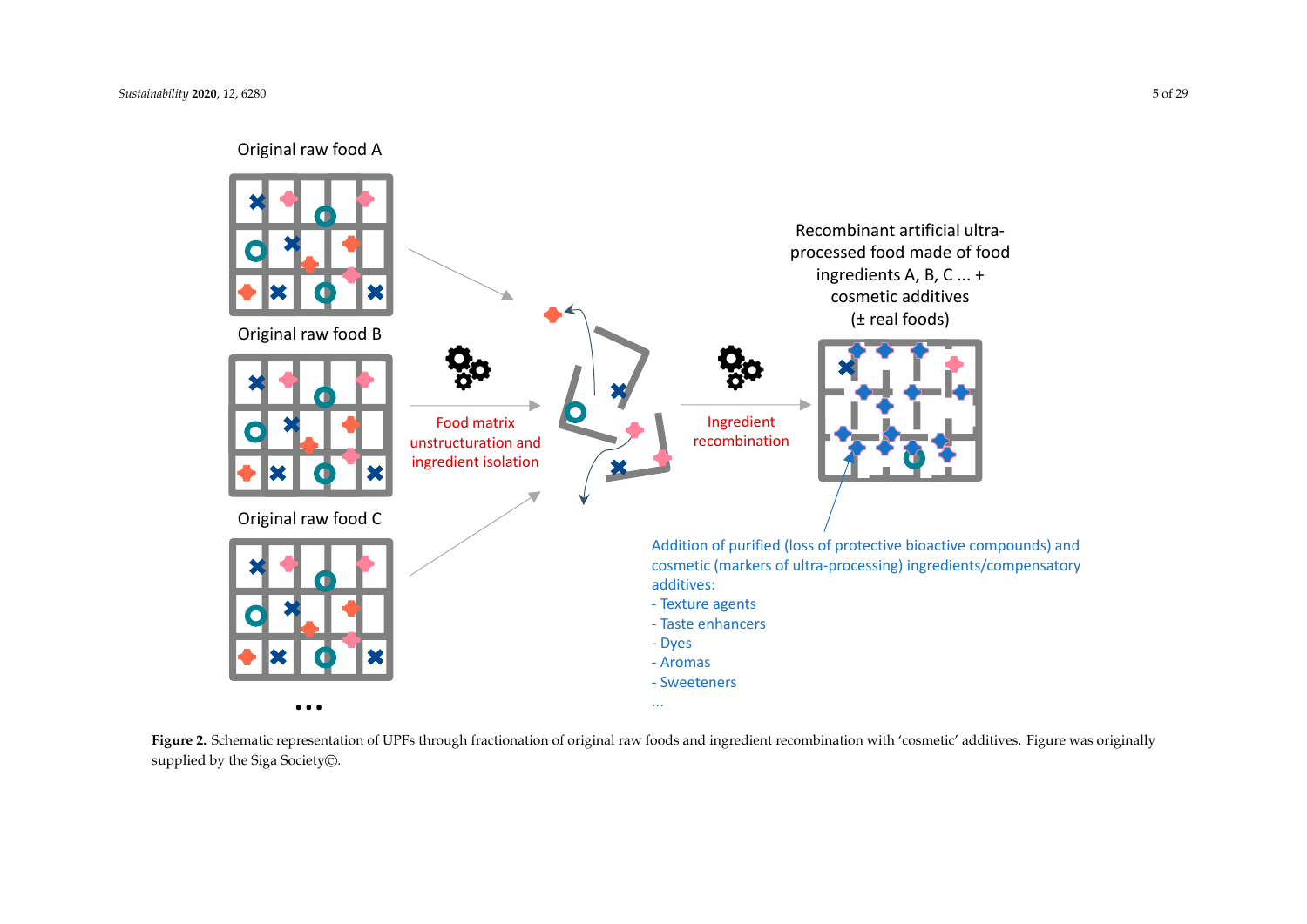Aroma $\overline{4}$ :

<span id="page-5-0"></span>

| Ingredients                                          | Number of Food Products <sup>2</sup> | Percentage of All Products in<br>the Open Food Facts Database <sup>2</sup> |
|------------------------------------------------------|--------------------------------------|----------------------------------------------------------------------------|
| Ultra-processed carbohydrates:                       |                                      |                                                                            |
| Glucose-fructose syrup/glucose syrup/(oligo)fructose | >52,154                              | >7.6                                                                       |
| Starch                                               | >22,389                              | >3.2                                                                       |
| Dextrose                                             | >21,340                              | >3.1                                                                       |
| Lactose                                              | >11,232                              | >1.6                                                                       |
| Malt (extract)                                       | >8292                                | >1.2                                                                       |
| Maltodextrins/dextrins                               | >7756                                | >1.1                                                                       |
| Invert sugar                                         | >4349                                | >0.6                                                                       |
| Ultra-processed lipids:                              |                                      |                                                                            |
| Refined plant-based oils and fats <sup>3</sup>       | >64,811                              | >9.4                                                                       |
| Hydrogenated oils                                    | >99                                  | >0.01                                                                      |
| Ultra-processed proteins:                            |                                      |                                                                            |
| Milk/whey/casein protein                             | >11,789                              | >1.7                                                                       |
| Gluten                                               | >11,428                              | >1.7                                                                       |
| Gelatine                                             | >3970                                | >0.6                                                                       |
| Soy protein                                          | >1953                                | >0.3                                                                       |
| Pea protein                                          | >1289                                | >0.2                                                                       |
| Protein hydrolysate/hydrolysed proteins              | >307                                 | > 0.04                                                                     |
| Egg white and protein                                | >62                                  | >0.01                                                                      |

**Table 1.** Number of food products for the different non-additive ingredients characteristic of ultra-processing  $^1$ .

 $1$  Collected from the French Open Food Fact database, which contains 690,499 products (on 20 June 2020, as described previously [\[24\]](#page-23-0)); <sup>2</sup> Ingredient lists are not given for all products in the Open Food Facts database: therefore, given values are only minimum values. <sup>3</sup> Refined oils are not strictly characteristic of UPFs in NOVA classification; however, due to the high level of processing that refined oils undergo, they were considered in this analysis, as in the Siga score methodology  $[13]$ .  $^4$  Includes artificial and natural aromas.

 $>72,348$   $>10.5$ 

Egg white and protein  $>62$ 

<span id="page-5-1"></span>Table 2. Number of food products for the different 'cosmetic' additives characteristic of ultra-processing <sup>1</sup>.

| Additives                                      | Number of Food Products <sup>2</sup> | Percentage of all Products in the<br>Open Food Facts Database <sup>2</sup> |
|------------------------------------------------|--------------------------------------|----------------------------------------------------------------------------|
| Texture:                                       |                                      |                                                                            |
| E322: lecithins                                | >23,640                              | >3.4                                                                       |
| E14XX: modified starches                       | >16,405                              | >2.4                                                                       |
| E415: xanthan gum                              | >12,015                              | >1.7                                                                       |
| E471: mono and diglycerides of fatty acids     | >11,828                              | >1.7                                                                       |
| E440: pectin                                   | >10,172                              | >1.5                                                                       |
| E450: diphosphates, pyrophosphates             | >10,644                              | >1.5                                                                       |
| E412: guar gum                                 | >9177                                | >1.3                                                                       |
| E407: carraghenans                             | >8616                                | >1.2                                                                       |
| E420: sorbitol                                 | >4285                                | >0.6                                                                       |
| E406: agar-agar                                | >842                                 | > 0.1                                                                      |
| E1200: polydextrose                            | >375                                 | >0.1                                                                       |
| E421: mannitol                                 | >235                                 | >0.03                                                                      |
| Colour:                                        |                                      |                                                                            |
| E160c: paprika extract, capsanthin, capsorubin | >5101                                | >0.7                                                                       |
| E160a: carotenes                               | >4347                                | > 0.6                                                                      |
| E120: cochineal, carmines, carminic acid       | >3560                                | >0.5                                                                       |
| E150a: plain caramel                           | >3097                                | >0.5                                                                       |
| E133: Brilliant blue FCF                       | >1450                                | >0.2                                                                       |
| Flavour/taste:                                 |                                      |                                                                            |
| E621: monosodium glutamate                     | >3710                                | >0.5                                                                       |
| E955: sucralose                                | >2436                                | > 0.4                                                                      |
| E950: acesulfame potassium                     | >2329                                | >0.3                                                                       |
| E951: aspartame                                | >1249                                | >0.2                                                                       |
| E960: steviol glycosides                       | >880                                 | > 0.1                                                                      |
| E953: isomalt                                  | >443                                 | >0.06                                                                      |
| E967: xylitol                                  | >394                                 | >0.06                                                                      |
| E954: saccharine                               | >238                                 | >0.03                                                                      |

<sup>1</sup> Collected from the French Open Food Fact database, which contains 690,499 products (on 20 June 2020, as described previously [\[24\]](#page-23-0)); <sup>2</sup> Ingredient lists are not given for all products in the Open Food Facts database; therefore, given values are only minimum values.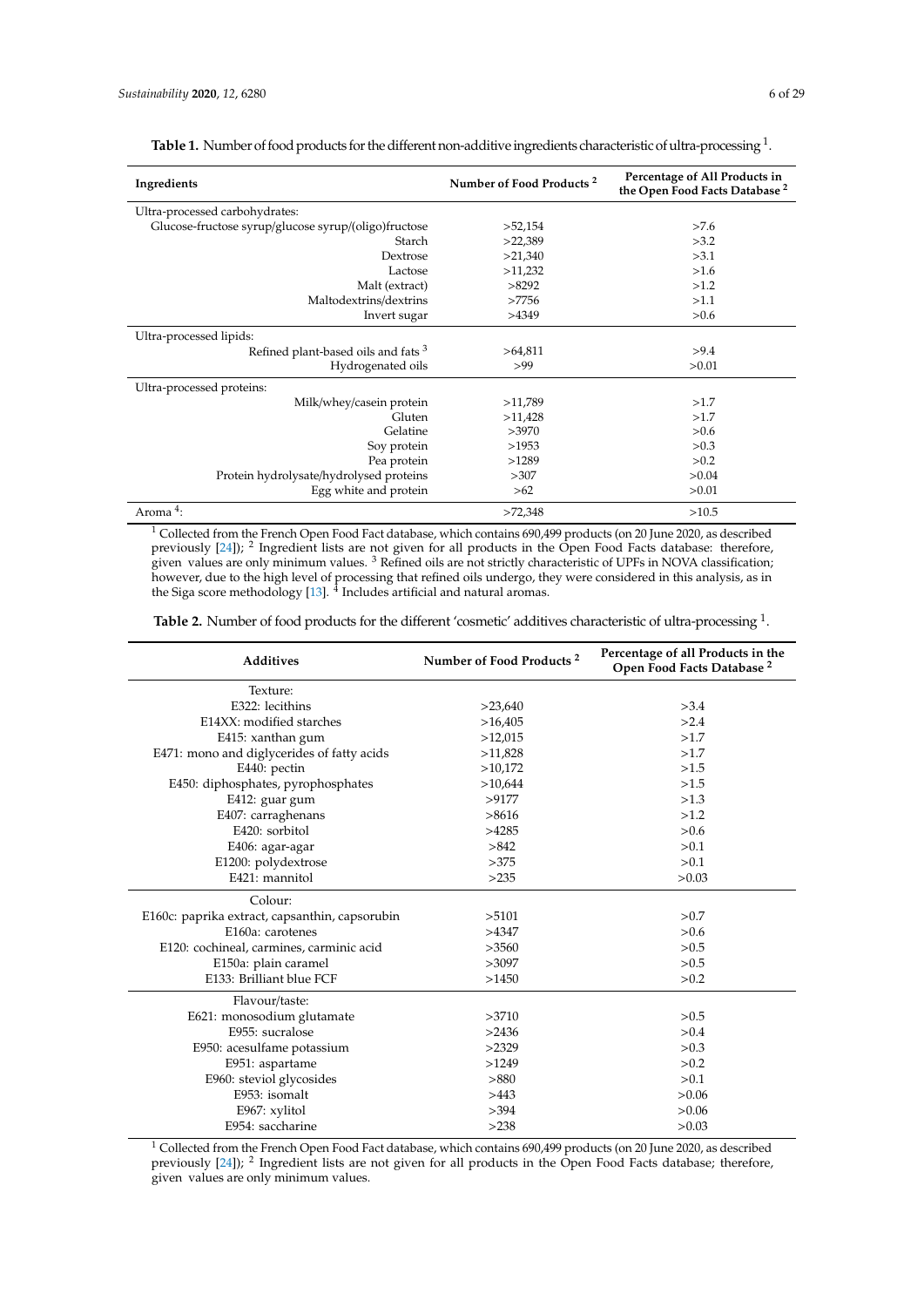#### <span id="page-6-0"></span>**3. Ultra-Processing, Environment, Biodiversity and Animal Welfare**

In this section, we addressed the links between massive production and consumption of UPFs and the environment as a whole, including GHGEs, animal/plant biodiversity and animal wellbeing (Figure [1\)](#page-2-0). The issue addressed is mainly the following: "Can diets be healthy and sustainable?" [\[26\]](#page-23-2), but taking into account the level of food processing, especially UPFs in diets, an issue very rarely considered in previous analyses about food system sustainability.

## *3.1. General Considerations*

In 2013, ten key recommendations were formulated following an extensive review of the available guidance on agricultural programming for nutrition conducted by the FAO [\[27\]](#page-23-3) and through consultation with a broad range of partners (civil society organizations, non-governmental organizations, government staff, donors, United Nations agencies), particularly through the "Community of Practice: Agriculture-Nutrition" (Ag2Nut) [\[28\]](#page-23-4). Three of the recommendations highlighted were to "maintain or improve the natural resource base (water, soil, air, climate, biodiversity)", to "facilitate production diversification, and increase production of nutrient-dense crops and small-scale livestock" and to "improve processing, storage and preservation". Otherwise, an increasing number of scientific observers from public institutions or private agencies (e.g., FAO [\[29](#page-23-5)[,30\]](#page-23-6), Solagro [\[31\]](#page-23-7), INRAE-Cirad [\[32\]](#page-23-8), The Lancet Commission [\[7\]](#page-22-6)) underline, albeit with different wording, the unsustainability of our food systems worldwide.

Concerning more specifically the impact of UPFs on the environment, the Brazilian Dietary Guidelines (2014) intuitively conclude that UPFs can impact the sustained survival of the planet [\[11\]](#page-22-9). Based on the first version of the NOVA classification (in three technological groups) [\[33\]](#page-23-9), Keding et al. schematized three types of food processing within the food system [\[1\]](#page-22-0). From this description (Figure [3\)](#page-7-0), it appears that the processing underlying UPFs involves more processing steps, more packaging, and longer transport distances.

Thereafter, authors distinguished processing at the household, village and factory levels with different impacts on the environment, with the main risk of the factory level being "the community as a whole does not often share the profit, which is the main drawback of shifting towards factory food processing [\[34\]](#page-23-10)" [\[1\]](#page-22-0). This is "why Clarke [\[34\]](#page-23-10) demands that 'factories need to be well planned and should be not too big as otherwise massive investments may be lost and local lifestyles, cultures and traditions can be seriously and often irretrievably affected'. An alternative approach for factory processing might be village processing [\[34\]](#page-23-10)" [\[1\]](#page-22-0). More generally, in a presentation given at the International Sustainability Conference in 2005 entitled "Nutrition ecological assessment of processed foods", Riegel et al. [\[1](#page-22-0)[,35\]](#page-23-11) gave a framework to rate the impact of processed foods not only on health but also on the other different dimension of sustainability, additionally including social, economic and environmental impacts. Concerning the environmental impact, authors proposed to consider agriculture (i.e., favouring low input and organic agriculture), transport (i.e., means of transport and miles per output unit), energy (i.e., consumption per output unit), and water (i.e., consumption per output unit and pollution) [\[1\]](#page-22-0).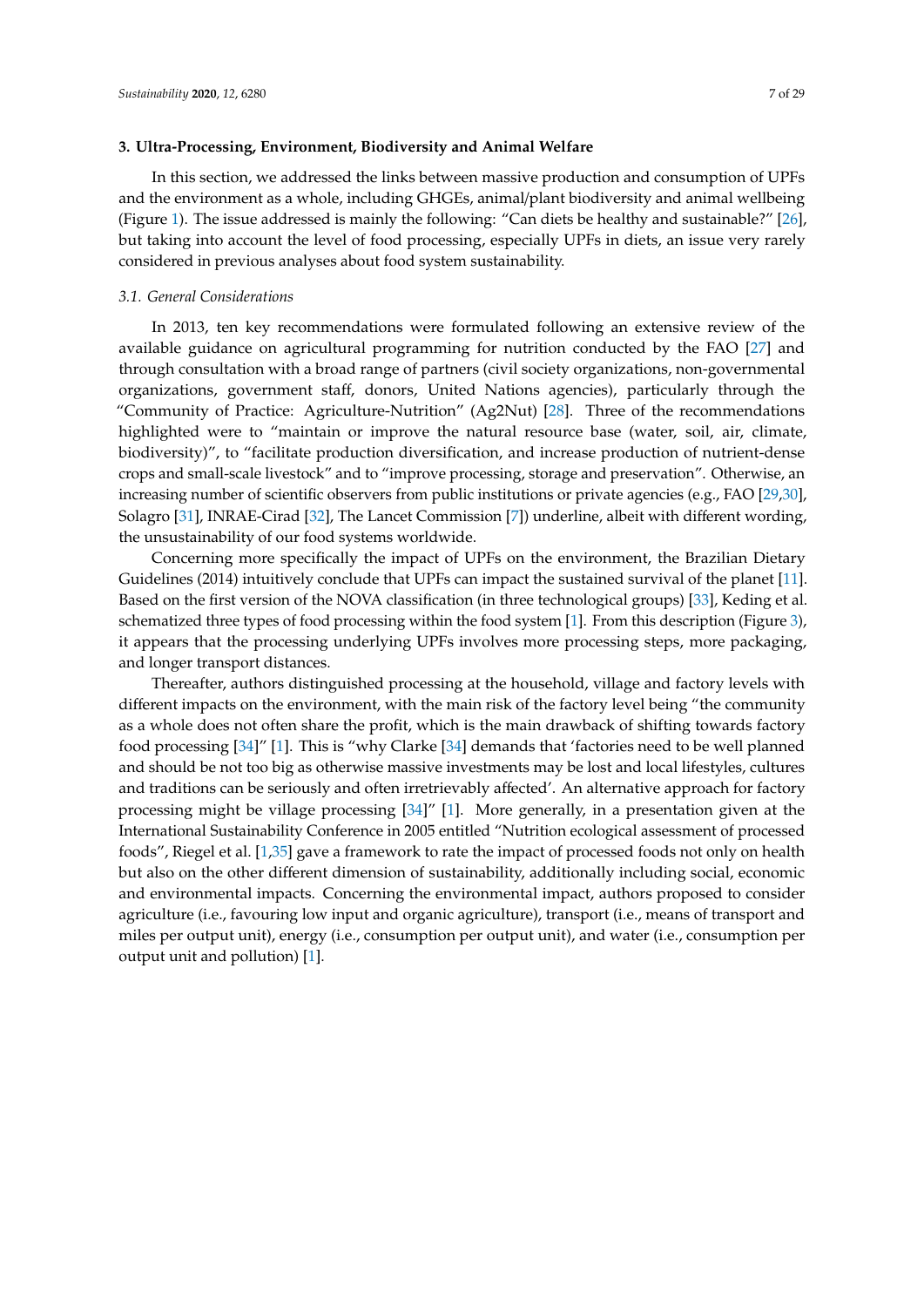

<span id="page-7-0"></span>**Figure 3.** Three types of food processing within the food system (adapted from Monteiro [\[33\]](#page-23-12) and Keding et al. [\[1\]](#page-22-22)).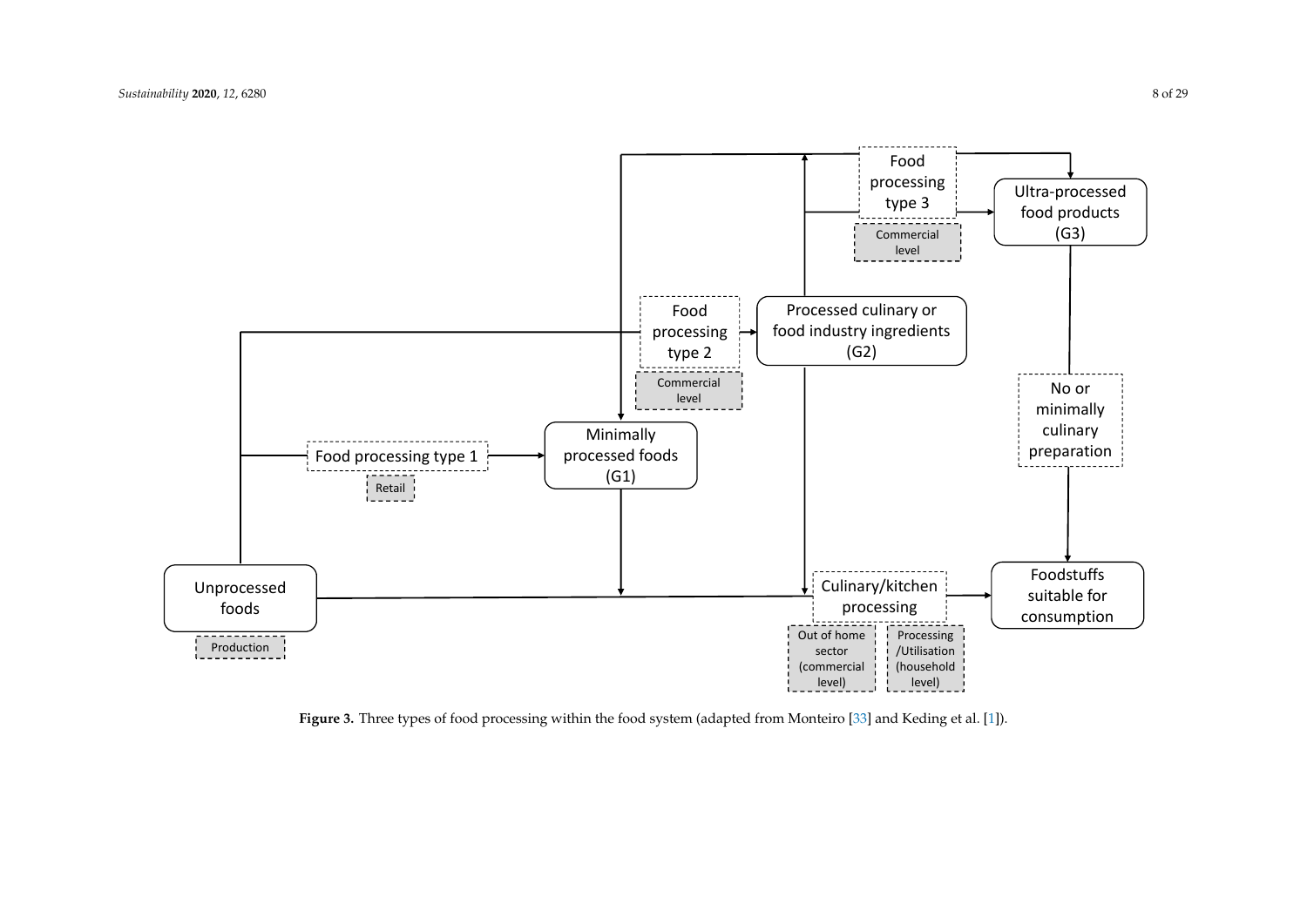#### *3.2. Food Processing and Carbon*/*Water Footprint*

First, it should be reminded that, in theory, when calculating the carbon footprint of a food product, it is necessary to take into account its entire "life cycle assessment" (LCA), from research and development to the final production of the product, including conditioning until final recycling. In France, the ADEME (French Environment & Energy Management Agency) has analysed the carbon footprint and energy footprint of French foods [\[36\]](#page-23-13). The results show that the agricultural production phase generates the most emissions (65%), followed by freight transport (19%), processing (6%), distribution and catering (5%), and consumption (5%). Thus, the ADEME advocates agroecology to reduce GHGEs. However, the LCA index is limited, favouring "high-input intensive agricultural systems and misrepresenting less intensive agro-ecological systems such as organic agriculture", notably due to a narrow perspective on the holistic functions of global agricultural systems, e.g., operational indicators for environmental issues are lacking [\[37\]](#page-23-14).

Recently, the FAO reported that UPF consumption in Australia (40% of the total dietary energy consumed, i.e.,  $\approx$ 20% by weight) contributes to more than one-third of all diet-related environmental effects (35% of land and water use, 39% of energy use, 33% of  $CO<sub>2</sub>$  equivalents) [\[9\]](#page-22-13). Such empty caloric dietary trends will lead to nearly double per capita GHG emissions by 2050 [\[9\]](#page-22-13).

#### 3.2.1. Discretionary Foods

Discretionary foods are very similar to UPFs, as they are defined as energy-dense foods and drinks that are high in saturated fats, sugars, salt and/or alcohol and are not necessary to provide the nutrients that the body needs.

At first glance, eating too many calories favours more GHGEs [\[38](#page-23-15)[,39\]](#page-23-16). Therefore, UPFs, which lead to consume more calories than minimally processed foods [\[40\]](#page-23-17), indirectly generate more GHGEs. Under this assumption, the study by Hendrie et al. [\[39\]](#page-23-16) is particularly interesting. These authors showed that the overconsumption of energy and excessive discretionary foods contributes 29.4% to the total GHGEs of the Australian population. However, other food groups probably containing UPFs (see Appendix A of their paper) may contribute even more than 30% of the GHGEs of the overall diet. Furthermore, their study shows that reducing discretionary food intake would allow for small increases in emissions from core foods (particularly vegetables, dairy and grains), thereby providing a nutritional benefit at little environmental expense. However, the GHGE calculations in this study are derived from typical LCA and misrepresent less intensive agro-ecological systems [\[39\]](#page-23-16). Altogether, a first strategy for reducing GHGEs and to simply fulfil recommended energy needs would be to limit caloric intake from UPFs, i.e., at a level of 15% of recommended  $\approx$ 2000 kcal/day [\[41\]](#page-23-18).

Beyond GHGEs, water use is another indicator of the environmental impact of foods. In a recent study about core and discretionary foods consumed daily by a large (>9000) population of self-selected adults, a potential association between a healthier diet and lower environmental impacts was emphasized [\[42\]](#page-23-19). Indeed, this study concluded that "excessive consumption of discretionary foods–i.e., energy-dense and nutrient-poor foods high in saturated fat, added sugars and salt, and alcohol–contributes up to 36% of the water-scarcity impacts and is the primary factor differentiating healthier diets with lower water-scarcity footprint from poorer quality diets with higher water-scarcity footprint" [\[42\]](#page-23-19). The authors added that very large reductions in the dietary water-scarcity footprint are therefore possible, notably through technological change, product reformulation, and procurement strategies in the agricultural and food industries.

#### 3.2.2. Ultra-Processed Food-Like Products within Dietary Patterns

Because a global evaluation of processing on food system sustainability is not yet available, we first reported the GHGE impacts of dietary patterns, knowing that some diets contain more ultra-processed and/or discretionary foods than others do, e.g., the Western diet [\[43\]](#page-23-20).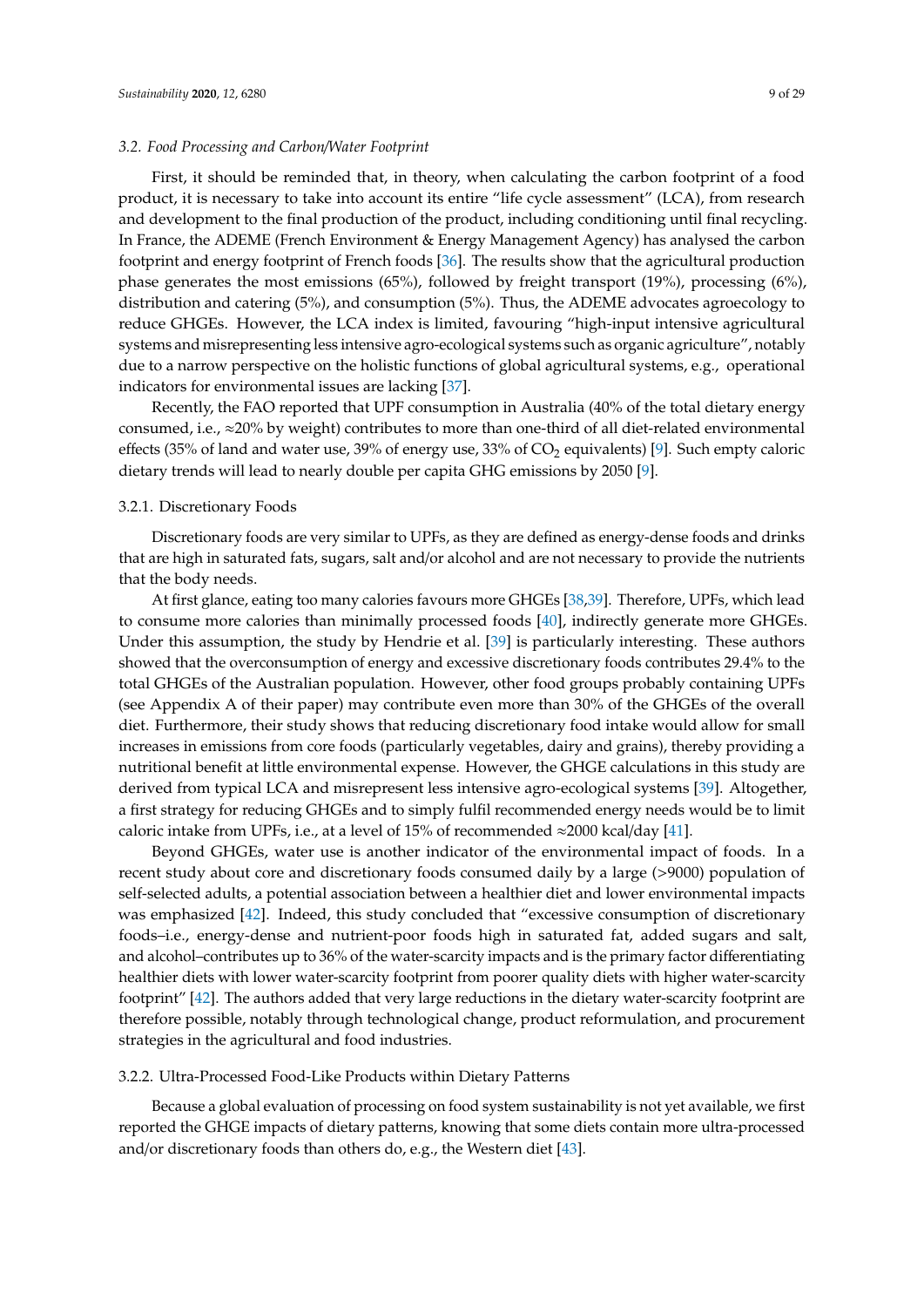First, Pradhan et al. defined sixteen global food consumption patterns: three low-calorie diets, five moderate-calorie diets, three high-calorie diets, and five very-high-calorie diets (i.e., above 2850 kcal/cap/day)–mostly found in Western countries and the Middle East [\[44\]](#page-23-21). Notably, the diet designated '#14' is rich in animal products, sweeteners, and cereals. The results clearly show that diets richer in calories (#11–#16) produce the most GHGEs (>4 kg  $CO<sub>2ea</sub> / cap/day)$ . Diets #1 (with cereals contributing to more than 50% of the total energy supply), #3 (with the highest amount of starchy roots), #6 (with the highest fraction of animal products and sugar-sweeteners), and #7 (with the highest amount of vegetable oils) also yield high levels of  $CO_{2eq}$ /cap/day. The authors explained that non-CO<sup>2</sup> GHGEs from enteric fermentation, rice cultivation, manure management and agricultural soils accounted for their high level of  $CO_{2eq}$  /cap/day (>3 kg  $CO_{2eq}$  /cap/day) [\[44\]](#page-23-21). More generally, countries characterized by high-calorie diets exhibit a production mode that needs high fossil energy inputs (1800–3500 kcal/cap/day) [\[44\]](#page-23-21).

Then, an Australian study by Hadjikakou et al. [\[43\]](#page-23-20) evaluated the environmental impact of discretionary foods (generally composed of UPFs) and found that they account for a significant 35%, 39%, 33% and 35% of overall diet-related life cycle water use, energy use, carbon dioxide equivalent and land use, respectively. The authors suggested a 'divestment' from discretionary food products by "food substitutions to minimize environmental and social impacts whilst maximizing nutritional quality–especially amongst poorer socioeconomic groups" (page 119) [\[43\]](#page-23-20).

Otherwise, the contribution of UPF-like products to GHGEs is evaluated in the French survey by Barré et al., where high-fat/sugar/salt foods and mixed dishes contribute approximately 22–23% to GHGEs [\[45\]](#page-23-22). The same research team previously showed that soft drinks were the food group with the lowest GHGEs, whereas mixed dishes and sandwiches as well as foods high in fat/salt/sugar produced more GHGEs, air acidification and freshwater eutrophication than fats and condiments, starchy foods, and fruits and vegetables [\[46\]](#page-23-23) but less than meat, fish, and eggs.

In another study, albeit one in which the degree of processing is not specifically mentioned, considering unhealthy foods close to UPFs, few differences were found for unhealthy food (alcohol or sweet/fatty food) consumption across the categories of dietary GHGEs [\[47\]](#page-24-0). However, the percentages of UPFs in other food categories, e.g., eggs, fruits and vegetables, red meat, fat, and dairy products, are very likely not to be 0%. In the UK study by Murakami & Livingstone [\[48\]](#page-24-1), fats and oils, sugar and confectioneries, and soft drinks corresponded to 18.8% of GHGEs. In the study by Wickramasinghe et al. [\[49\]](#page-24-2), fatty and sugary foods, either in school lunches or in packed lunches, represented approximately 8.5% of all GHGEs of the meal.

The National Health and Nutrition Examination Survey is a more relevant study because its authors built a food impact database from an exhaustive review of food LCA studies and linked it to over 6000 as-consumed foods and dishes from one-day dietary recall data on nationally representative adults (*n* = 16,800, follow-up 2005–2010) [\[50\]](#page-24-3). Meats, dairy and beverages represented an approximately 80% contribution to total GHGEs; the proportion of UPF within these food categories remains to be determined. Another similar study about the Chinese diet, showing substantially increasing GHGEs from 1989 to 2009 through more fruit, vegetables, meat and dairy, also did not differentiate foods according to the degree of processing [\[51\]](#page-24-4). However, the Indian study by Green et al. distinguished GHGEs from primary production, processing, packaging, and waste for each food group [\[52\]](#page-24-5). Unsurprisingly, the GHGEs from primary production accounted for between 50% and 75% of GHGE emissions for all food groups, although in some foods, such as dairy and highly processed foods, processing and packaging also make substantial contributions. The authors also observed that GHGEs were highly variable across the thirty-six food groups, with mutton, butter and high-fat dairy products showing the greatest emissions per kg, followed by the "other" (mostly highly processed) food groups.

Concerning dietary optimization with regard to GHGEs, other authors concluded that reducing the consumption of animal-based products, switching to meats and dairy products with lower associated emissions (e.g., pork, chicken and milk), reducing the consumption of savoury snacks, switching to fruits and vegetables with lower emissions, and increasing the consumption of cereals would reduce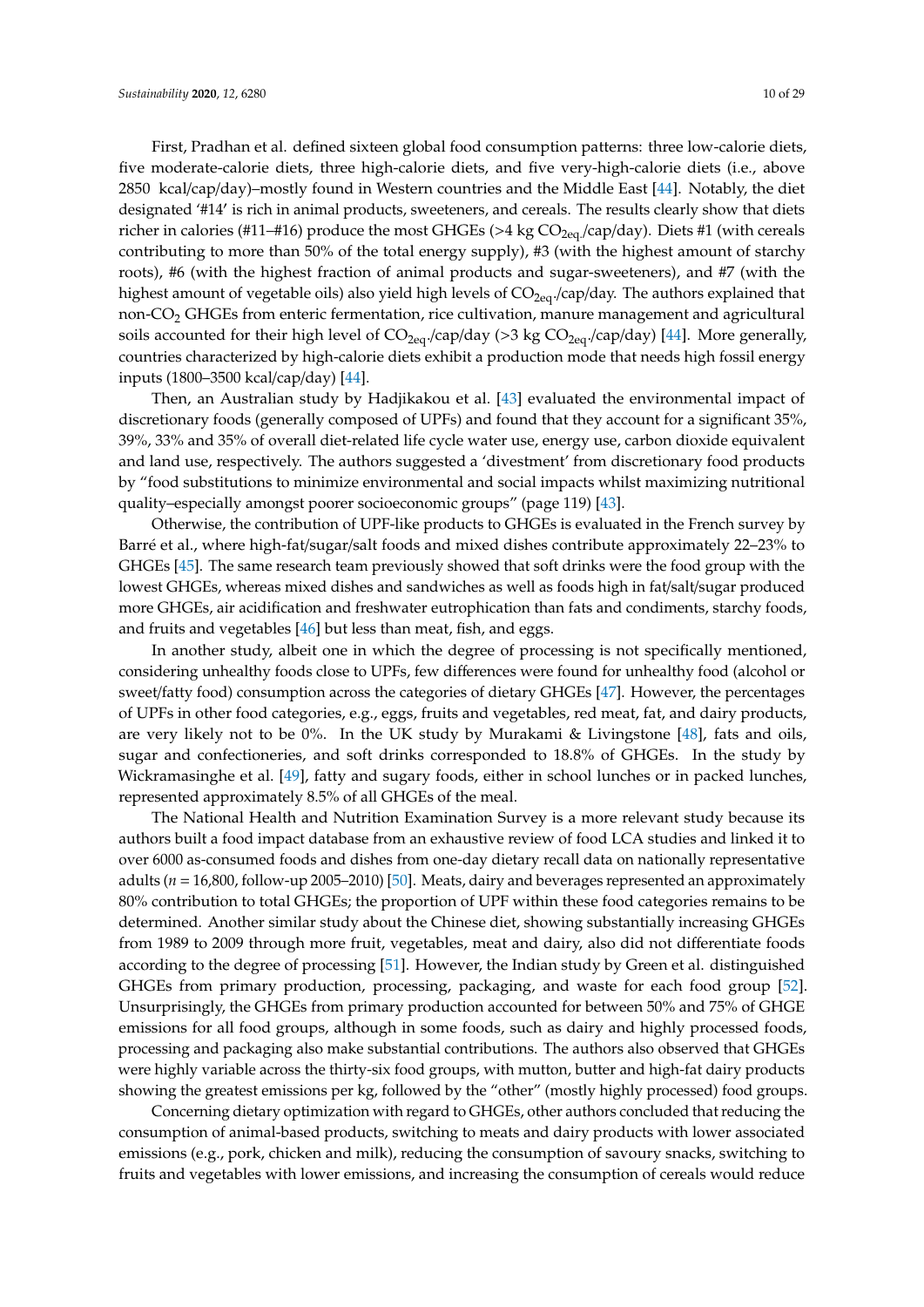GHGEs [\[53\]](#page-24-6). Similarly, in the Australian study by Hendrie et al. [\[39\]](#page-23-16), foods wereclustered into core and non-core foods (similar to discretionary foods or UPFs). Non-core foods represented 27.1% of all GHGEs of the diet (3.9 kg CO2eq./cap/day), and by suppressing them from the average diet–with excess calories–to reach a balanced diet (called the "foundation diet"), GHGEs could be reduced by 25%.

In Japan, exploring the factors differentiating the household food carbon footprint, Kanemoto et al. reported high emission intensities for some markers of ultra-processing, i.e., 7.06, 4.57, 7.61, 3.90, and 5.97 t-CO<sub>2eq</sub>./million yen for sugar, starch, dextrose/syrup/isomerized sugar, vegetable oils and meal, and animal oils and fats, respectively, compared to other typical minimally processed food groups. They noted that soft drinks are associated with a moderate carbon footprint (2.42) [\[54\]](#page-24-7).

Finally, as pointed out by Aleksandrowicz et al. [\[55\]](#page-24-8), these studies show that a convergence of healthy, low-GHGE and low-water footprint diets may be possible, though with a careful and realistic substitution of foods processed and supplied to populations [\[53\]](#page-24-6). Additionally, UPFs containing no or small amounts of animal source foods tend to have lower environmental impacts [\[56\]](#page-24-9). A recent global analysis, based on fifteen different food groups associated with five health outcomes and five aspects of environmental degradation, found that foods associated with improved adult health also often have low environmental impacts [\[57\]](#page-24-10). However, as mentioned above, reducing UPF consumption (which can reach up to 29% of the GHGEs of the diet) without substituting core food remains an interesting lever for more sustainable food systems.

#### 3.2.3. What to Do When Ultra-Processed/Discretionary Foods Are Not Available?

Another final issue arises from the following question: "What would be the difference in environmental impact of foods people might consume if UPFs were not available?". This is the case in some lower-income developing countries where plant-based diets are increasingly supplemented with animal-based calories, which are still mildly processed. Generally, such introduction of animal-based foods might threaten the environment and biodiversity, considering the sourcing of animals coming from either local hunting involving deforestation and/or growing intensive livestock, which demands high energy, land, chemicals, and water. For example, in emerging countries such as China, the increasing demands for meat and dairy drive up GHGEs [\[51\]](#page-24-4), but increasing the intake of fruits and vegetables for a healthier diet may cancel out the environmental benefits from reducing meat intake [\[58\]](#page-24-11). Therefore, not increasing UPF consumption for more non-UPF foods such as animal products is not necessarily a guarantee of any reduction of the environmental footprint, particularly if nutrition transition consumption is based on animal products, independent of their level of processing.

#### <span id="page-10-0"></span>*3.3. Ultra-Processed Foods and Intensive Agriculture and Livestock*

Due to their massive supply at very low cost, which leads to massive consumption, the probability that UPFs are associated with intensive agriculture and livestock appears very high.

## 3.3.1. Industrial Farming/Agriculture

Six years ago, Keding et al. wrote, "Maximizing the nutrient output of farming systems for a culturally acceptable and balanced diet, however, has unfortunately never been an objective of agriculture, rather the objective has been to maximize production while minimizing costs [\[59\]](#page-24-12). Companies and breeders have influenced food crops, both through the introduction of varieties requiring certain inputs and by encouraging the growth of crops that may be industrially processed [\[60\]](#page-24-13). In some areas, replacement of traditional crops, such as legumes, by high yielding modern varieties has badly affected food resilience through the incorrect application of fertilizers and pesticides owing to lack of knowledge or financial resources, resulting in low or no yields at all [\[61\]](#page-24-14)." [\[1\]](#page-22-0). In the same way, Johnston et al. reported that the " ... same successful global agro-food system is the dominant force behind many environmental threats, including climate change, simplification of diets, biodiversity loss, and degradation of land, soil, and freshwater [\[62\]](#page-24-15). If the current global food system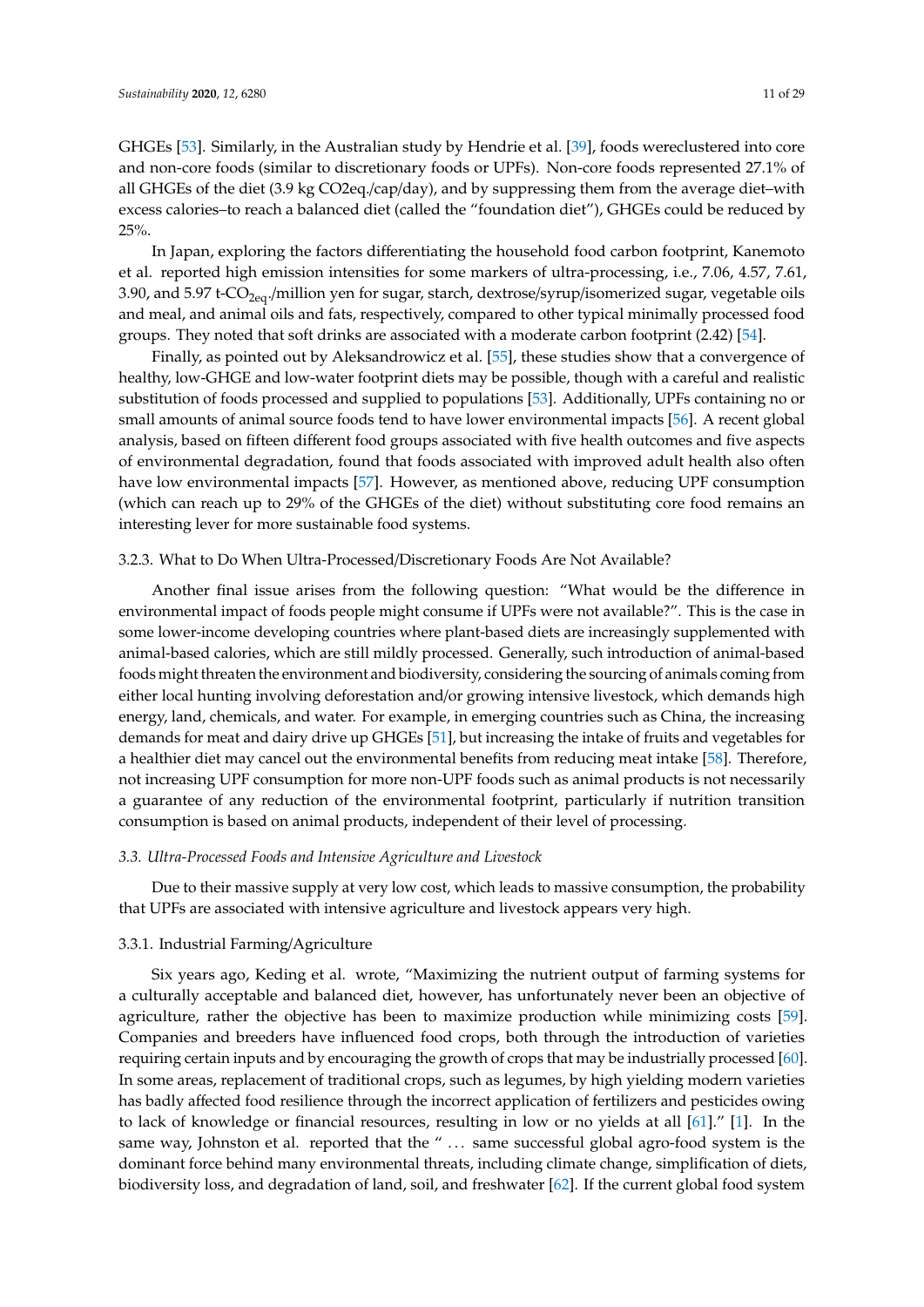continues to produce and process foods at the current amount and speed, it will continue to degrade the environment and compromise the capacity of the world to produce food in the future and will have irreversible effects on ecosystems [\[62–](#page-24-15)[65\]](#page-24-16)." [\[15\]](#page-22-14).

The FAO also issues a warning with regard to the loss of plant biodiversity: of the 10,000 plant species that can be used as food for humans, only approximately 150 have been commercially cultivated, and only four (rice, wheat, maize, and potatoes) supply 50% of the world's energy needs [\[66\]](#page-24-17), with the latter being used for the massive production of starches, modified starches, and sugar syrups used in UPFs.

The restricted diversity of highly cultivated crops has also led to intensive agriculture that is very demanding in terms of pesticides (herbicides, pesticides, etc.) and fertilizers. The French ADEME (Agence de l'environnement et de la maîtrise de l'énergie) specifically calculated the average GHGEs  $(CO<sub>2</sub>, N<sub>2</sub>O$  and CH<sub>4</sub> in kg per kg of active ingredient) of these chemical substances (Table [3\)](#page-11-0).

<span id="page-11-0"></span>

|                            | $kg CO2/kg$ of<br><b>Active Ingredient</b> | $kg CH4/kg$ of<br><b>Active Ingredient</b> | $kg N2O/kg$ of<br><b>Active Ingredient</b> |
|----------------------------|--------------------------------------------|--------------------------------------------|--------------------------------------------|
| Pesticides:                |                                            |                                            |                                            |
| Herbicides                 | 8.33217                                    | 0.02548                                    | 0.00022                                    |
| Fungicides                 | 5.537                                      | 0.01855                                    | 0.00015                                    |
| <b>Insecticides</b>        | 23.7                                       | 0.0543                                     | 0.00063                                    |
| Growth regulators          | 7.86                                       | 0.0241                                     | 0.00021                                    |
| Fertilizers <sup>2</sup> : | kg CO <sub>2</sub> /unit                   | kg CO <sub>2</sub> /unit                   | kg CO <sub>2</sub> /unit                   |
| Manure in heap (ton)       | 2940.000                                   | 0.0647                                     | 9.120                                      |
| Liquid manure $(m^3)$      | 2920.000                                   | 0.0988                                     | 6.960                                      |
|                            | kg $CO2eq/kg$ of nutrient                  |                                            |                                            |
| Nitrogen fertilizer        | 5.34                                       |                                            |                                            |
| Phosphate fertilizer       | 0.57                                       |                                            |                                            |
| Potassium fertilizer       | 0.45                                       |                                            |                                            |

Table 3. Average GHGEs for the main pesticides and fertilizers <sup>1</sup>.

<sup>1</sup> Retrieved from the ADEME website (on 20 June 2020) at http://[www.bilans-ges.ademe.fr](http://www.bilans-ges.ademe.fr/documentation/UPLOAD_DOC_FR/index.htm?pesticides_et_autres_produits_.htm)/documentation/UPLOAD\_ DOC\_FR/[index.htm?pesticides\\_et\\_autres\\_produits\\_.htm,](http://www.bilans-ges.ademe.fr/documentation/UPLOAD_DOC_FR/index.htm?pesticides_et_autres_produits_.htm) and http://[www.bilans-ges.ademe.fr](http://www.bilans-ges.ademe.fr/documentation/UPLOAD_DOC_FR/index.htm?engrais_et_composes_azotes.htm)/documentation/ UPLOAD\_DOC\_FR/[index.htm?engrais\\_et\\_composes\\_azotes.htm.](http://www.bilans-ges.ademe.fr/documentation/UPLOAD_DOC_FR/index.htm?engrais_et_composes_azotes.htm) Values are from GES'TIM, the methodological guide for estimating the impacts of agricultural activities on the greenhouse effect;<sup>2</sup> GHGE per kg of nitrogen in the fertilizer.

Among pesticides, insecticides clearly emit the most GHGs, approximately 2–3 times more than the others. Manure in heap emits slightly more GHGs than liquid manure. Finally, among fertilizes, nitrogen is by far the greatest emitter of GHGs. From these simple and synthetic data, it is clear that developing more organic agriculture may significantly reduce the level of GHGEs.

More generally, in 2018, the FAO published a report entitled "Soil pollution, a hidden reality" [\[67\]](#page-24-18). The cycle of soil pollution includes pesticides, livestock wastes, fertilizers, and/or irrigation with untreated water. Conventional intensive monocultures are therefore highly demanding in insecticides, pesticides, and fertilizers, and notably serve as the basis for the massive production of ingredients contained in UPFs, producing high amounts of GHGE.

## 3.3.2. Intensive Livestock

Due to the generally high quantity and very low cost of animal-based UPFs, animal ingredients of these products are very likely to come from intensive livestock, very often associated with animal suffering and/or abuse [\[68\]](#page-24-19).

According to the FAO, livestock production is widespread around the world, with up to 26% of terrestrial areas dedicated to rangelands and 33% of croplands dedicated to fodder production. Although intensive livestock systems use less land by unit of product, they are often associated with a higher use of inputs and higher concentrations of animals. Such an association can lead to nutrient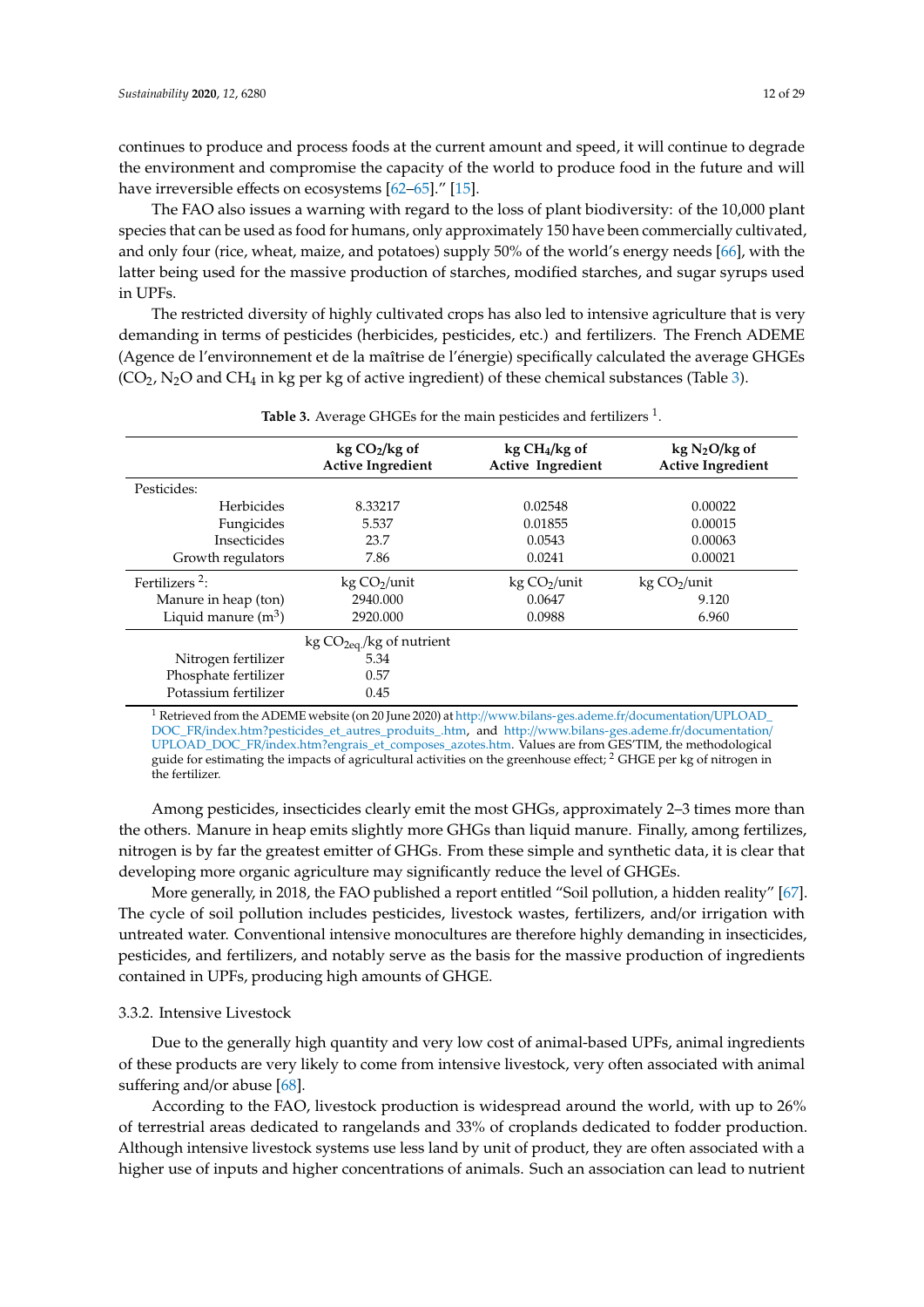pollution if the system does not incorporate nutrient capture and recycling technologies; it can also lead to habitat destruction by heavily fertilized feed crops with an impact on biodiversity [\[69\]](#page-24-20).

According to another FAO report [\[70\]](#page-25-0), GHGEs along livestock supply chains were estimated at 7.1 gigatons  $CO<sub>2eq</sub>/year$ , representing 14.5% of all human-induced emissions. This sector plays an important role in climate change through feed production, and processing and enteric fermentation from ruminants are the two main sources of GHGEs, representing 45% and 39% of sector emissions, respectively. Land-use change for feed production, i.e., the expansion of pasture and feed crops into forests, accounts for approximately 9% of sector GHGEs. Manure storage and processing represent 10% of emissions, whereas the remainder are attributable to the processing and transportation of animal products, including the consumption of fossil fuel along the sector supply chain, contributing approximately 20% of GHGEs. In this sector, beef and cattle milk contribute 41% and 20% of the sector's emissions, respectively, while pig and poultry meat and eggs contribute 9% and 8%, respectively. Finally, enteric CH4 accounts for 39.1% of global emissions from livestock supply chains. Intensive livestock systems can also concentrate manure at the site of production, which, if improperly managed, can adversely impact soil and water quality [\[71\]](#page-25-1).

Conversely, it is also important to note that extensively managed grassland-based systems can provide crucial biodiversity habitats extended to wildlife species [\[71\]](#page-25-1) but with higher GHGEs per unit of product compared to intensively managed systems [\[71\]](#page-25-1). The reason lies in the fact that "these 'units of product' usually focus on food or proteins and do not take into account other social and ecosystem services" (page 19) [\[71\]](#page-25-1), i.e., lacking a holistic perspective, as also discussed by van der Werf [\[37\]](#page-23-14).

The FAO also reported that high-yielding animals producing more milk per lactation generally exhibit lower GHGE intensities [\[70\]](#page-25-0). Notably, the main reason is that the impact per unit of milk is reduced at both the individual cow and dairy herd levels due to the reduced standing biomass (both in lactating and in replacement herds) per unit of milk produced. However, it seems that in such calculations based on LCA [\[72\]](#page-25-2), the GHGEs produced by deforestation for intensive monocultures to feed animals were not considered–nor was animal suffering in intensive and concentrating conditions (see below). Conversely, on a per cow basis, GHGEs increase with higher yields because higher productivity is usually associated with larger animals and a higher feed intake [\[72\]](#page-25-2). Concerning pigs, industrial production produces more GHGEs than backyard production (approximately 8% less) [\[70\]](#page-25-0).

Otherwise, the role of agriculture as a driver of deforestation has gained recognition in UNFCCC (United Nations Framework Convention on Climate Change) REDD+ (Reducing Emissions from Deforestation and Forest Degradation) negotiations since 2012 [\[73\]](#page-25-3). In addition, soybeans and corn for feed are estimated to produce 340 and 1000 kg  $CO<sub>2eq</sub>/\text{acre } [74]$  $CO<sub>2eq</sub>/\text{acre } [74]$ .

According to the Friends of the Earth Europe association [\[68\]](#page-24-19), the intensive production of meat is not healthy because of the use of antibiotics and hormones and because of the overuse of chemicals in food production. In contrast, small-scale urban and rural livestock can make an important contribution to reducing poverty and to healthy food–not just in developing countries.

From the 1960s to the 1970s, "people began to pay attention to animal welfare in intensive breeding after livestock and poultry husbandry changed from extensive range to intensive animal husbandry" [\[75\]](#page-25-5). In intensive livestock, including sow confinement and poultry breeding, animal welfare is no longer guaranteed, affecting the quality of animal products [\[75\]](#page-25-5). Behind this situation, there is the idea of refusing to sanction change unless supported by scientific evidence, even if ethical considerations can be considered sufficient per se [\[76\]](#page-25-6). Since the management of farm animals must take into account their physiological, social and behavioural needs, organic systems are probably a relevant solution for optimal welfare [\[77\]](#page-25-7).

#### 3.3.3. Loss of Farming Animal Biodiversity

Animal-based UPFs are linked to intensive livestock, and intensive livestock is also reported to be linked to loss of animal biodiversity, which means that UPF massive production is also related to loss of animal biodiversity.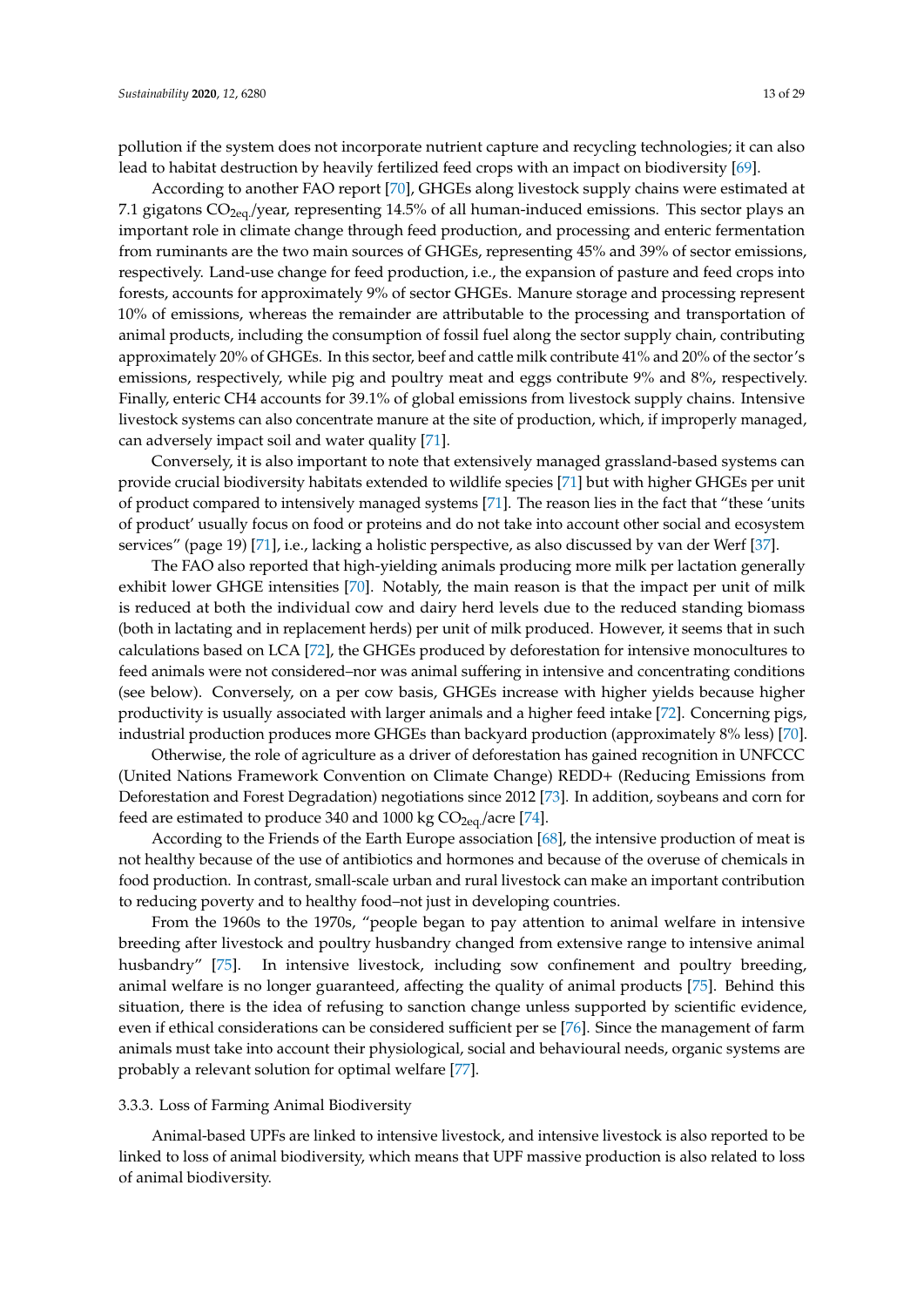One out of five breeds of livestock are threatened with extinction, and an alert was issued by the FAO in 2008 [\[78\]](#page-25-8). Of the 6300 domestic animal breeds, 1350 are threatened with extinction or have already disappeared. Their replacement is for the benefit of a small number of breeding breeds mostly selected for their productivity. A dozen animal species alone provides 90% of the animal protein consumed worldwide. In this respect, there is a race to control animal genetics by

a handful of economic actors within the context of industrial agriculture [\[79\]](#page-25-9). According to the International Livestock Research Institute (https://[www.ilri.org](https://www.ilri.org/)/), five breeds, all from Europe and North America, presently dominate world breeders. The carefully selected Prim'Holstein dairy cow of Dutch–German–American origin [\[80\]](#page-25-10) is present in 128 countries and provides two-thirds of milk production in the world [\[79\]](#page-25-9). Similarly, Large White pigs, which are of English origin, are present in 117 countries, accounting for one-third of the global supply of pigs in the world. The top five also include Saanen goats, which are Swiss in origin (81 countries), the Spanish Merino sheep (60 countries), and white Leghorn laying hens, which are of Italian origin and raised all over the world [\[79\]](#page-25-9).

Ultimately, as reported by the FAO, virtually one breed has disappeared per month over the last six years, and livestock production around the world is increasingly based on a limited number of breeds [\[78\]](#page-25-8). This approach of highly efficient breeds can be questioned in regard to sustainable food systems, particularly specific diseases that can affect these animals, which are selected for their production but not for their disease resistance and are maintained through the use of vaccines and antibiotics.

#### 3.3.4. Plastic Pollution

Overall, the consumption of UPFs is high in Western countries, especially Anglo-Saxon countries, with 307 kg/year per capita in the USA, followed by Canada (230 kg), Germany 219 kg), Mexico (214 kg), Belgium (210 kg), Australia, Norway and the UK (>200 kg/year) [\[20\]](#page-22-18). Conversely, it is still low in India (7 kg) and some African, South America and Asian countries (<100 kg) [\[20\]](#page-22-18). However, the growth rate of sales is very large in emerging countries, with a 115% increase in sales between 2000 and 2013 for Asian and Pacific regions, 71% in the Middle East and Africa, and 73% in Eastern Europe [\[20\]](#page-22-18). Overall, world growth was 44% during this period. Finally, the market share of UPFs is the highest in Asian and Pacific countries, with 29.2%.

Therefore, our massive consumption of over-packaged UPFs worldwide is very likely to generate massive plastic pollution [\[67\]](#page-24-18) without neglecting plastic bags to bring products from market to home. Indeed, over-packaged UPFs are designed to be consumed while travelling, in isolated situations, and rapidly [\[11\]](#page-22-9). Overall, the largest source of plastic production is packaging, driven by the pervasive commercial use of single-use containers destined for immediate disposal [\[81\]](#page-25-11). Worldwide, primary plastic waste generation has grown from nearly 0 in 1950 to 300 million metric tons (Mt) in 2015, with approximately 42% being used for food packaging [\[82\]](#page-25-12) and approximately 79% being accumulated in landfills or the natural environment [\[83\]](#page-25-13), with dramatic impacts on marine life [\[84\]](#page-25-14).

In supermarkets, UPFs constitute more than two-thirds of packaged foods in France [\[13\]](#page-22-10), more than 70% in the USA [\[85\]](#page-25-15), and even more than 83% in New Zealand [\[16\]](#page-22-15). Therefore, it is very likely that returning to more fresh food should drastically alleviate plastic waste. Notably, marine animals are mostly affected through entanglement in and ingestion of plastic litter, and the absorption of polychlorinated biphenyls from ingested plastics is another threat [\[84\]](#page-25-14). As reported recently, there is also growing evidence that many single-use materials in contact with food, including plastics, can pose health risks to consumers through chemical migration [\[86\]](#page-25-16). It has been shown that harmful chemicals, such as endocrine disruptors, migrate not only in plastic packaging, but also in other materials, such as recycled paperboard.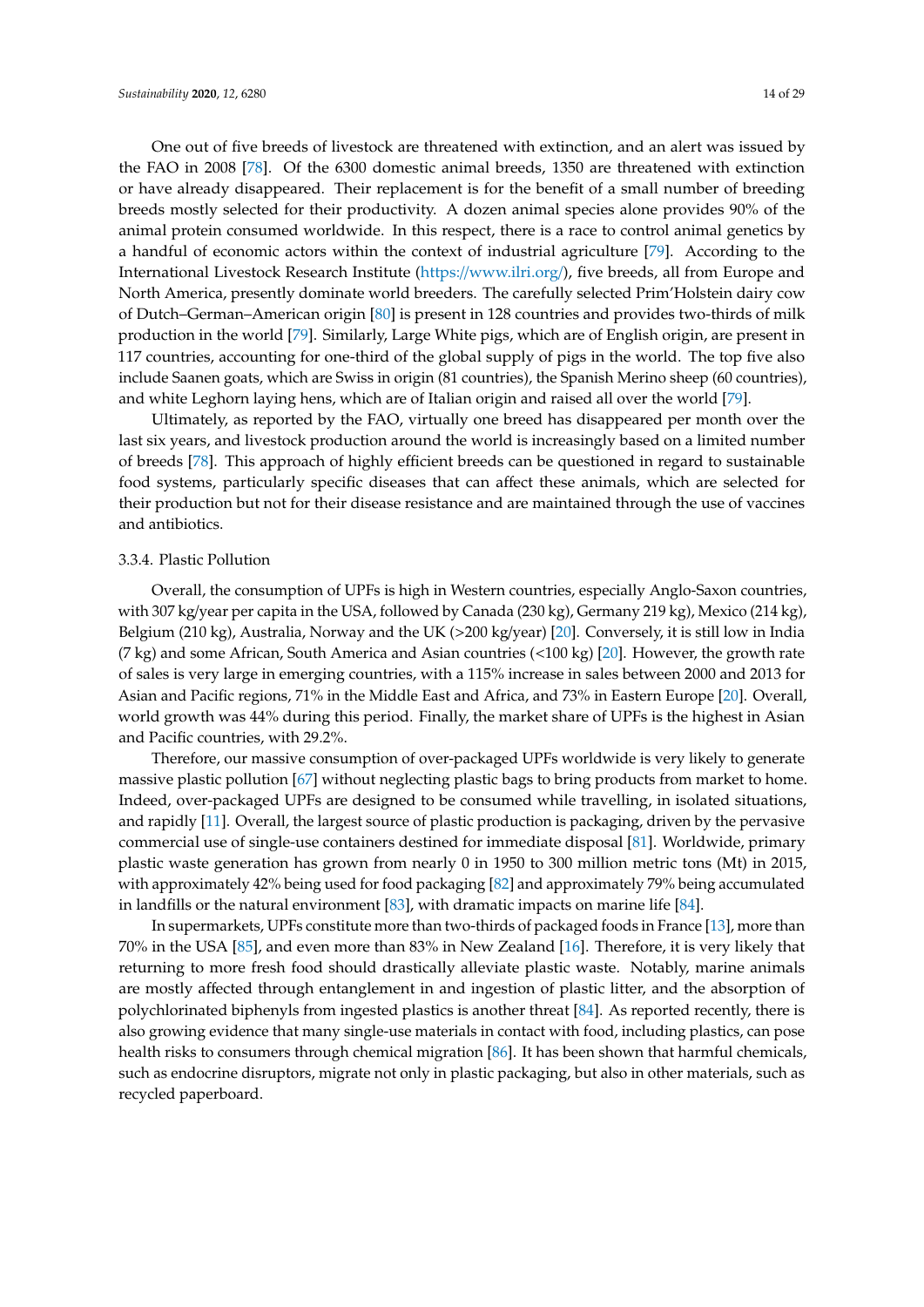#### *3.4. Energy Consumption in Food Manufacturing, Packaging and Transport*

Overall, energy is intensively used both for manufacturing and for product transport to consumers [\[87\]](#page-25-17), and the importance of the processing stage in the whole life cycle of elaborated food products has been emphasized by several authors [\[88,](#page-25-18)[89\]](#page-25-19).

#### 3.4.1. Energy by Food Groups and Processes

This section will focus on the energy spent for food processing, mainly based on the recent and exhaustive review by Ladha-Sabur et al. [\[87\]](#page-25-17). First, the authors reported that the food sector consumes approximately 200 EJ (exajoule = 1018 J) globally per year [\[90](#page-25-20)[,91\]](#page-25-21), of which 45% corresponds to processing and distribution activities [\[92](#page-25-22)[,93\]](#page-26-0). Ladha-Sabur et al. found that products that are freeze-dried–such as instant coffee (average of 50.20 MJ/kg) and milk powder (average of 16.22 MJ/kg)–or dried–such as French fries (average of 15.16 MJ/kg) and crisps (average of 17.30 MJ/kg)–consume among the highest amounts of energy [\[87\]](#page-25-17). However, value ranges are highly variable according to the energy origin, especially electricity versus fossil fuels (coal, petroleum, and gas), with electricity being much less energy demanding.

Among processed and more processed foods, the highest maximum values are observable for chocolate, sugar, breakfast cereals, instant coffee, factory roasted and wrapped beef, deboned beef meat, beef pies, smoked and cooked pig joints, and distilled spirits. For other foods, notably some candy, cocoa butter, processed cereals, processed fats, food ingredients, light alcohols, soft drinks, pig ham, beef burger and bacon, and tomato-based products, the energy demand ranges from 0.07 to 11.11 MJ/kg.

More specifically, taking food groups separately, the following striking conclusions are drawn [\[87\]](#page-25-17): (1) When including grinding, milling, wetting, drying, and baking, data from 1975 to 1996 report that 66 MJ/kg was used for the manufacture of breakfast cereals. The milling of flour appears to be an energy-intensive process [\[94\]](#page-26-1). (2) Potato-based products, notably dried products, consume the most energy among vegetables (Figure [4A](#page-15-0)) [\[95\]](#page-26-2). (3) Baking and freezing are the most energy-demanding steps for breads and rolls, biscuits and crackers, cakes, and frozen cakes, pies, and other pastries, i.e., 4.07 (67%), 4.17 (78%), 0.94 (38%) and 1.68 (32%) MJ/kg, respectively [\[87,](#page-25-17)[96\]](#page-26-3). (4) Dairy processing is considered one of the most energy-intensive sectors within the food industry [\[97\]](#page-26-4). Cheese, including ripening, is the most energy intensive (13.85 MJ/kg), followed by powdered milk (10.30 MJ/kg) (Figure [4B](#page-15-0)), notably requiring over nine times more water, four times as much raw milk and electricity, and three times more fuel than processed milk [\[98\]](#page-26-5).

For the latter, UHT and sterilization processes are also energy intensive since higher temperatures are required [\[87\]](#page-25-17). (5) Poultry products are the most energy intensive (due to hair and feather removal and singeing operations), while beef, veal and sheep are the least energy intensive [\[87\]](#page-25-17). Overall, less processed products, such as butter, fish, eggs, pasta, poultry, beef and milk, consume less end use energy than processed products (e.g., fruit juices, yogurts, cheese, processed vegetable, sugar, bread, bacon, and ham) and ultra-processed-like products (e.g., soft drinks, biscuits, cakes, buns, pastries, crispbreads). Cheese is largely the more demanding in end use energy.

Regarding processes, overall, thermal processes are energy intensive and responsible for a large proportion of the energy consumed in food processing [\[87\]](#page-25-17). Then, the highest maximum values are obtained for cooling (depending on temperature differences), drying, freeze-drying, packaging, microwave drying and milk pasteurization. Other preservation processes, such as dehydration or sterilization, have been estimated to account for approximately 29% of the total energy used in the food sector [\[99\]](#page-26-6). Globally, the LCA of processed foods is significantly impacted by preservation techniques, as stated by Pardo et al.: "This can be attributed to the large energy and water resources demanded during the preservation treatment. Since heat and electricity production steps often implies hydrocarbon combustion processes, this stage involves most of the air emissions to the atmosphere affecting categories such as climate change or acidification potential" (page 203) [\[100\]](#page-26-7).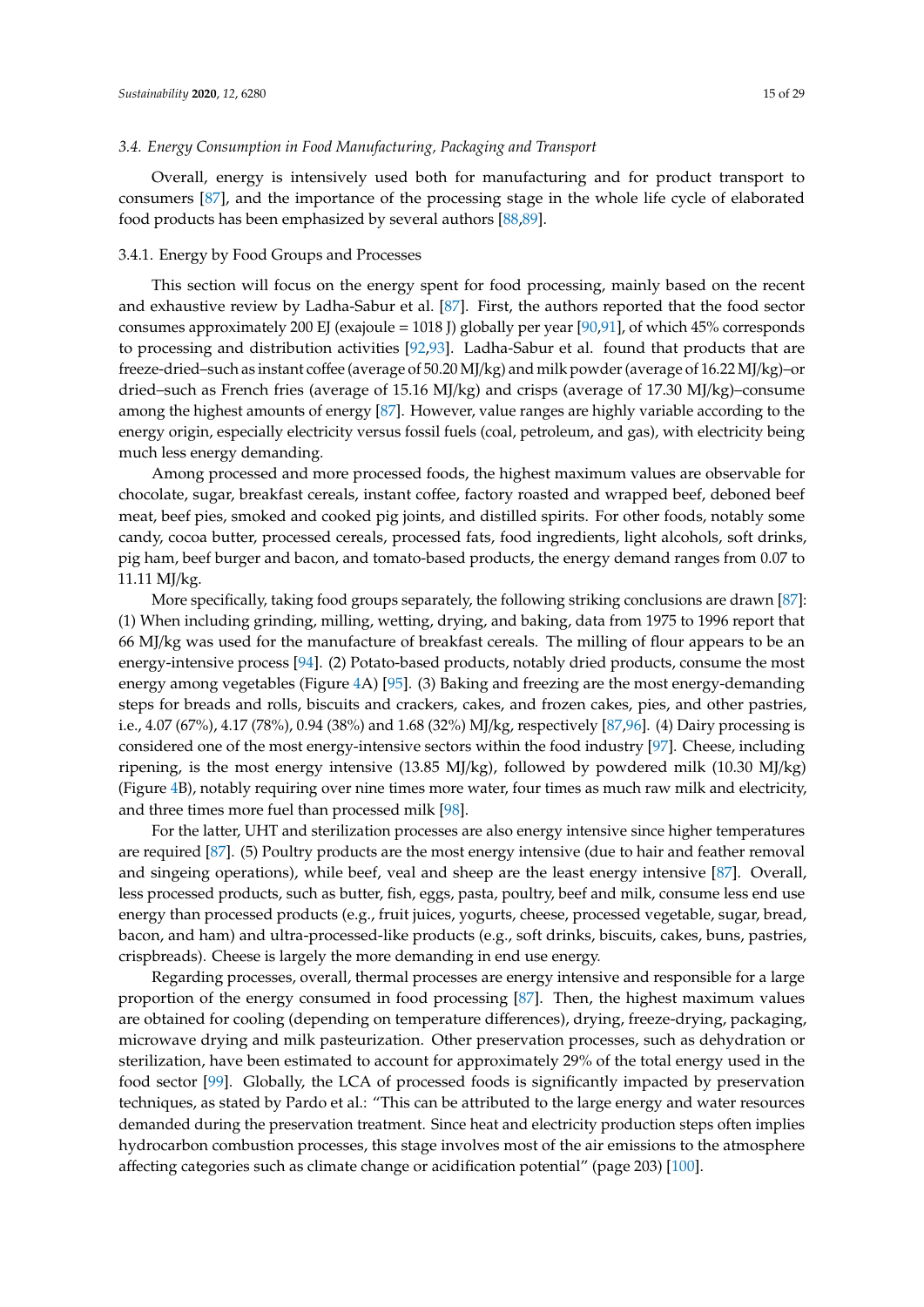

<span id="page-15-0"></span>**Figure 4.** Energy consumed in processing: (**A**) fruits and vegetables, and (**B**) dairy products (from Ladha-Sabur et al. [\[87\]](#page-25-23), with permission of Elsevier under the terms of the Creative Commons CC-BY license©).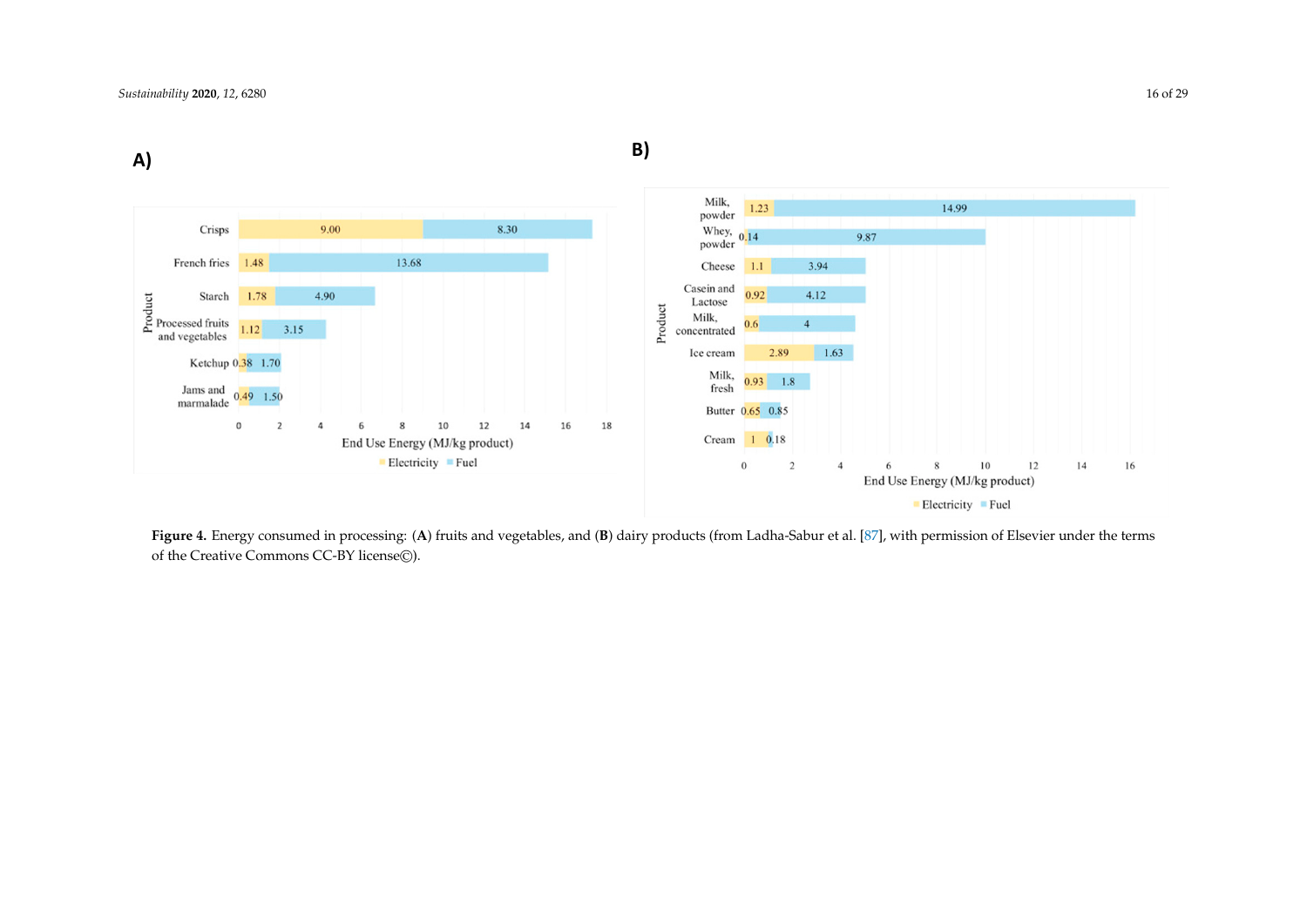## 3.4.2. Packaging and Transport

In the study by Pardo and Zufía [\[100\]](#page-26-7), packaging implies a considerable share of the total evaluated impacts on the environment, particularly for preserving foods through pasteurization with either high hydrostatic processing, autoclaves, modified atmosphere packaging or microwaves, i.e., up to 80% for global warming potential. For example, the GHGE rates from food packaging through the use of fossil fuel (natural gas, coal, and petroleum) may reach 70.54 kg/MMBtu (million British thermal units) for petroleum and 94.67 kg/MMBtu for coal [\[74\]](#page-25-4).

Transportation represents 19% of GHGEs when evaluated from farm to fork [\[36\]](#page-23-13). Thus, solutions to reduce transport can be sought by developing localized food supply systems [\[101\]](#page-26-8) or developing food processing at the farm level.

## 3.4.3. Ultra-Processing?

Strictly speaking, UPFs are recombination of processed ingredients that already consume energy, as described above, notably through intensive agriculture, transportation, and packaging. Thus, it is tempting to conclude that dispatching them worldwide might produce more GHGEs than consuming local raw and mildly processed foods. However, as described above, discretionary foods, with most of them being UPFs, do not produce the highest level of GHGEs, provided that LCA calculations are sufficiently holistic to consider all sources of GHGEs, from farm to fork. In addition, fragmentation of their production leads authors to assign trends in energy consumption to general food groups rather than specific food products [\[87\]](#page-25-17). Otherwise, very few data have been found on the level of energy use for UPF ready-to-eat meals that need to be cooked, preserved, and chilled or frozen [\[87\]](#page-25-17).

## 3.4.4. Emerging Techniques

Pardo and Zufía [\[100\]](#page-26-7) proposed that emerging techniques may reduce the environmental impacts of preservation processing, such as lower energy demand and GHGEs, compared with traditional thermal processes. Environmental impacts may also be reduced with nonthermal technologies, including modified atmosphere packaging or high hydrostatic pressure, requiring less water than equivalent thermal processes [\[100\]](#page-26-7). Altogether, the two main targets of emerging techniques are as follows:

- Their capacity to preserve foods by avoiding successive conditions of severe heating/cooling, which contribute to considerable water and heat consumption minimization; and
- Electricity as the basis of the energy consumption source of such techniques, with an important contribution of renewable resources instead of the direct combustion of fossil fuels required for heat generation in conventional thermal treatments [\[100\]](#page-26-7).

## *3.5. Partial Conclusions*

UPFs appear associated with a poor level of biodiversity, notably due to the few plant and animal varieties that supplied the ingredients used for their production and processing. Moreover, intensive monocultures are very demanding in high input energy, and animal calories found in UPF are associated with high levels of GHGE, as well as deforestation with feed animals in intensive conditions, that are otherwise far from respecting their basic needs and wellbeing. In addition, fractionating raw foods into massive amounts of ingredients for producing UPFs all around the world appears more energy demanding than locally consuming raw or minimally processed foods. Plant-based UPFs are clearly not so energy demanding than animal-based UPFs, but they are not yet associated with a better food system sustainability, especially regarding intensive monocultures. In the following section, we intended to go beyond agricultural and environmental considerations, and to analyse and discuss the impacts of massive UPF consumption on cultural and socio-economic dimensions.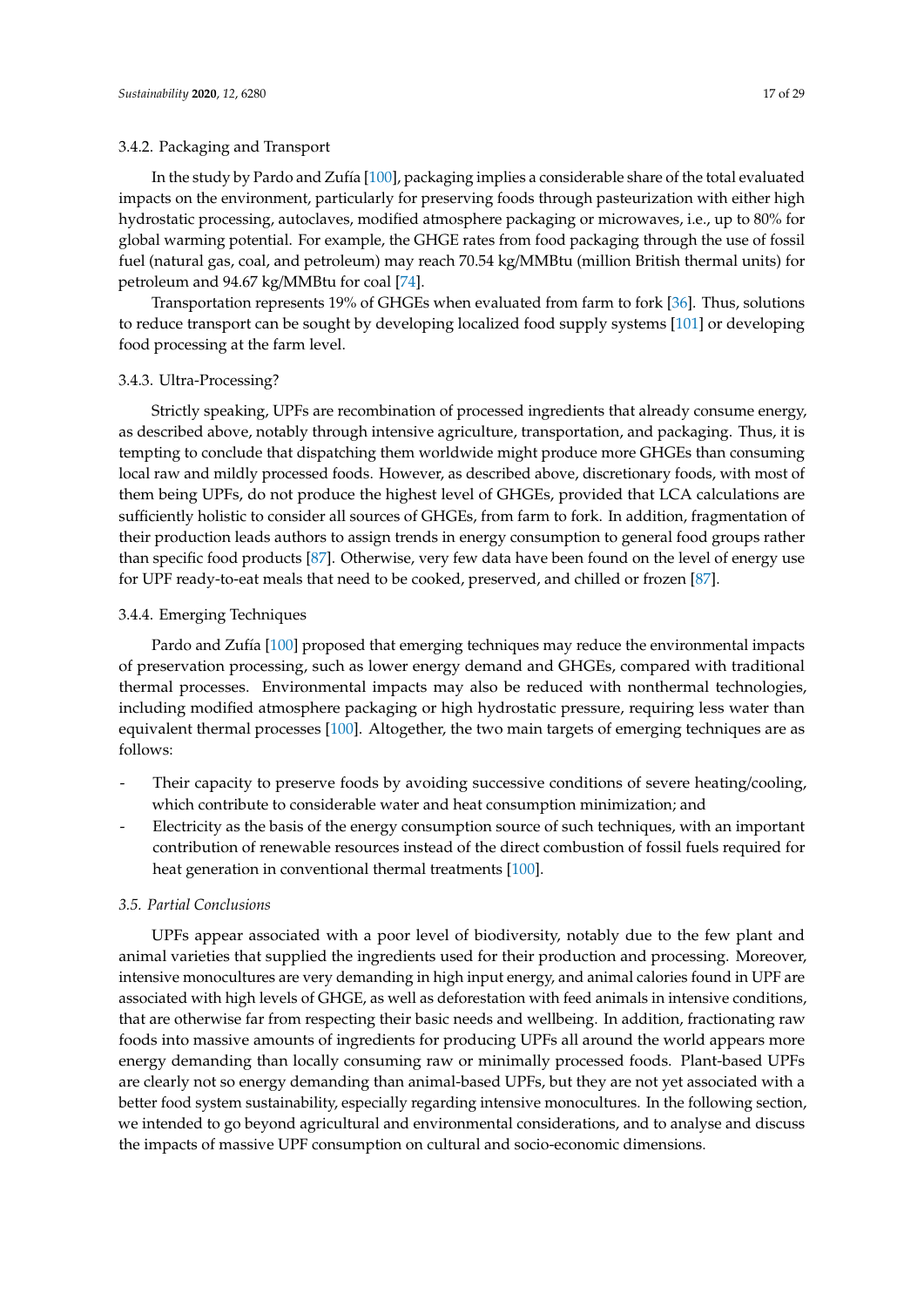<span id="page-17-0"></span>Beyond supplying nutrients and pleasure, diets are influenced not only by social/cultural traditions [\[102\]](#page-26-9) (e.g., rice in Asia, cheeses in France) but also by religious traditions (e.g., vegetarianism in Hinduism) and socio-economic dimensions, including fair trade, the preservation of small farmers, and healthy food affordability [\[15\]](#page-22-14). Therefore, in this section, we addressed the links between massive production and consumption of UPFs, and culinary traditions, social life, and small farmers (Figure [1\)](#page-2-0).

#### *4.1. Ultra-Processed Foods and Culinary Traditions*

Regarding social and culinary traditions, the Brazilian Dietary Guidelines warn about the loss of culinary habits in the confrontation of the country with industrialized and standardized products disseminated by means of intensive and aggressive advertising campaigns, leading consumers, particularly younger consumers, to consider genuine food cultures to be uninteresting [\[11\]](#page-22-9).

If food standardization obviously allows strict and efficient toxicological and hygienic control, conversely, it is also a basis for ultra-processed and unhealthy foods. Indeed, the food safety paradigm has somewhat replaced food diversity and substitutes for healthier foods, as demonstrated in Western and emerging countries where consumers no longer die from food toxins but from chronic diseases and suffer from deficiencies because the empty calories from UPFs do not supply enough protective micronutrients (i.e., hidden hunger) [\[8,](#page-22-7)[16,](#page-22-15)[17,](#page-22-16)[103](#page-26-10)[–106\]](#page-26-11).

Food standardization is also accompanied by standardized tastes worldwide [\[107,](#page-26-12)[108\]](#page-26-13). Consequently, vacationers and travellers may prefer to buy UPFs abroad with no risk of disliking the product rather than testing a local dish with the risk of not liking it. The same is true for children, who are accustomed at a very young age to a standardized taste and who, upon reaching adulthood, reject real foods with subtler tastes. One can also observe that in numerous emerging and developing countries where the standard of living increases, this translates into the decline of traditional foods, i.e., there is a shift towards a certain homogenization of the way of eating, i.e., towards more animal and UPF calories, which are often considered outward signs of wealth [\[8\]](#page-22-7).

However, if UPFs are very standardized foods marketed worldwide, there is also a tendency towards diet diversification due to world exchange [\[108\]](#page-26-13). At present, it is clear that several countries have access to a much higher food diversity than was available several hundred years ago, but this diversification has more to do with real or gastronomic foods than with UPFs. Moreover, the hyper-palatability of the latter increases the frequency of their consumption, to the detriment of traditional foods, resulting in a real addiction, as observed in obese children in Brazil [\[109\]](#page-26-14).

# *4.2. Ultra-Processed Foods and Socioeconomics*

Regarding social life, the Brazilian Dietary Guidelines [\[11\]](#page-22-9) note that ready-to-consume UPFs, which can be consumed anytime and anywhere, "makes meals and sharing of food at table unnecessary", leads to the isolation of the consumer even if these foods "are disguised by advertisements suggesting that such products promote social interaction, which they do not".

## 4.2.1. The Socioeconomic Profiles of the High UPF Consumers

In Westernized countries, populations with higher incomes can purchase foods of greater variety and nutritional value [\[15\]](#page-22-14). Thus, it is well demonstrated that there are more obese and diabetic people in low-income populations [\[110,](#page-26-15)[111\]](#page-26-16) or countries [\[112,](#page-26-17)[113\]](#page-26-18), notably because less healthy foods (often imported) are less expensive than locally produced foods [\[15\]](#page-22-14).

Because of the numerous published studies on UPFs, it is now possible to start depicting the socioeconomic status of high-UPF consumers according to country.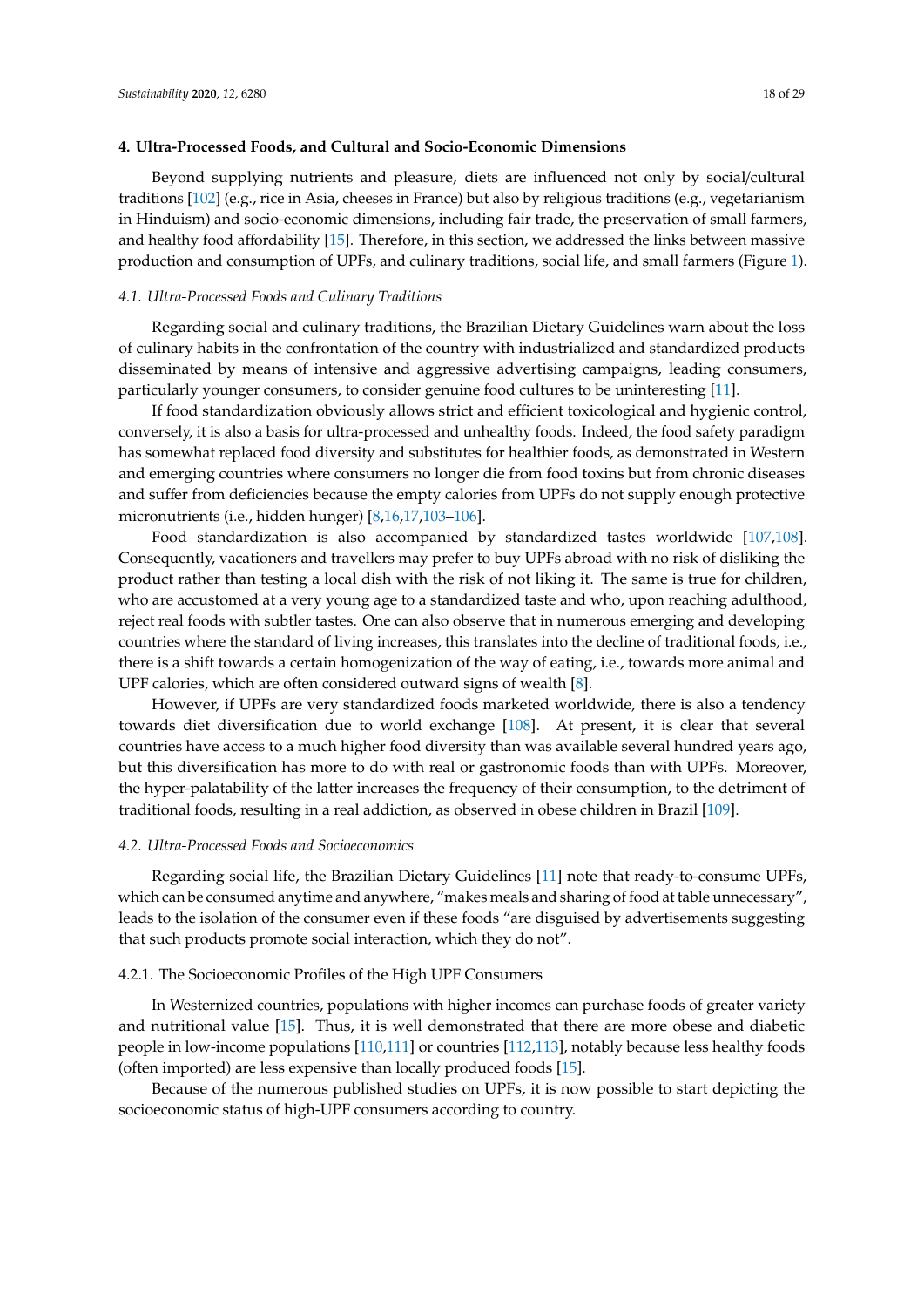- In France, a higher consumption of UPFs was independently associated with being male, being younger, having a lower income level, smoking, being overweight, being obese, and having a lower level of education [\[114\]](#page-26-19).
- The Spanish SUN cohort of young university graduates, who have a high level of education, revealed other associated factors, including sedentary activities (computer, television) and a high total fat intake together with a low protein and carbohydrate intake [\[115\]](#page-27-0).
- In the USA, the highest consumers of UPFs (NHANES cohort, 1988-1994) are more likely to be younger, male, non-Hispanic White and current smokers and are less likely to have less than a high school level of education or to have a household income of more than 350% of the poverty level [\[116\]](#page-27-1). Similar results in the USA were obtained in the NHANES cohort (2009–2014), showing that subjects who have an income-to-poverty ratio <3.5, 12 years of education, and low physical activity and who are current smokers present the highest UPF consumption [\[117\]](#page-27-2).
- In South Korea, energy drink intake in Korean adolescents, in isolation or in combination with junk food consumption, was shown to have detrimental effects related to stress, sleep dissatisfaction, mood, and suicidality [\[118\]](#page-27-3). Concerning social isolation, Bae et al. showed that adolescent female rats' body weight gain and daily chow intake were significantly increased by this stress, suggesting that social isolation during adolescence may increase food intake, perhaps preferentially towards palatable food [\[119\]](#page-27-4). This result was confirmed in mice that become obese under social isolation stress [\[120\]](#page-27-5). Surprisingly, however, although social isolation generally increases the risk of type 2 diabetes, socially connected obese participants pose a higher risk of type 2 diabetes than socially isolated obese participants, potentially because the stigmatization of obesity leads to negative social interactions [\[121\]](#page-27-6). Indeed, overweight youth are more likely to experience verbal victimization, feel less supported by their peers, and are less likely to date than youth who are not overweight from mid-adolescence into early young adulthood [\[122\]](#page-27-7).

Data reported in France and the USA showed that the highest UPF consumers had lower income and educational levels. Since higher UPF consumption is associated with a higher prevalence of obesity [\[123\]](#page-27-8), this may be related to the well-known fact that lower-income populations in high-income countries often have higher rates of obesity and diabetes than do high-income populations in high-income countries [\[124\]](#page-27-9). However, lower-income countries often have lower rates of obesity and diabetes than higher-income countries [\[125\]](#page-27-10), although conditions will worsen due to the rapid nutrition transition that includes a significant level of UPFs, as shown in developing and emerging countries [\[20\]](#page-22-18).

#### 4.2.2. Ultra-Processed Foods and Small Farmers

Low-price, ready-to-eat, and highly attractive UPFs may lead to a partial or complete substitution of local and traditional foods, especially in emerging and developing countries.

For example, in Africa, it has been observed that the import of chicken wings destroys local companies [\[68\]](#page-24-19). Indeed, the processing of slaughtering by-products into animal feed is prohibited for European poultry companies, and as a result, these countries export them cheaply to developing countries. This is only one example among others, e.g., excess milk in Europe is dried, defatted and exported to Africa, where it is cheaper than local milk.

As reported by Johnston et al. [\[15\]](#page-22-14), the reason lies in the fact that "current government subsidies to farmers in the United States and parts of Europe enable developed countries to produce large quantities of cheap staple and ultra-processed foods at 40–60% below the cost of local production of similar goods in developing countries [\[126\]](#page-27-11). In turn, these less healthy foods as massive imports are considerably less expensive than the locally produced foods, distorting local markets and depressing demand for the more expensive, locally produced, and often times healthier food options [\[63\]](#page-24-21)".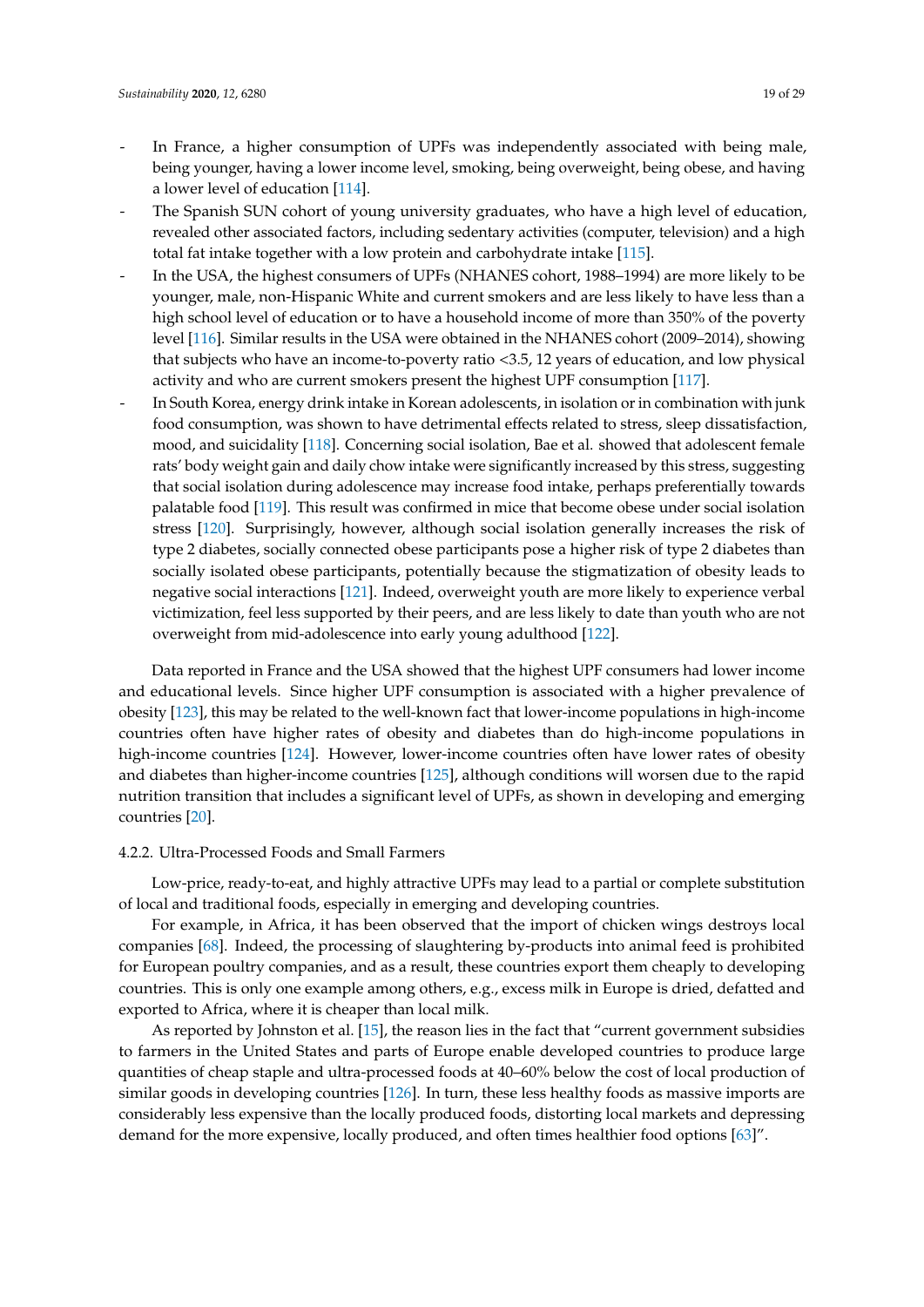Therefore, the adoption of imported UPFs from developed countries may directly threaten small farmers in developing countries, who are then obliged 'to put the key under the door' and to feed the slums.

## *4.3. Partial Conclusions*

Overall, UPFs do not appear associated with a high level of social life, being consumed in isolated situations, e.g., in front of screens or on the move. On the contrary, real meals mostly made of real foods are associated with moments of festivity and family sharing. Due to their very low cost, some of them may also threaten small farmers and producers in many countries worldwide, especially in developing countries where local foods may be more expensive. In our developed societies, UPFs are generally more consumed by the poorest and less educated people, contrary to emerging and developing countries where they may appear as outward signs of wealth. Finally, through the high level of standardization, and their lower cost, many of them are progressively replacing some culinary traditions worldwide, especially among the youngest, such traditions appearing less attractive, with more subtle, risky, and demanding tastes.

## **5. Conclusions**

## *5.1. A Global Synthesis from Published Data*

In this review, we intended to answer to the following issue: "are UPFs linked to food system sustainability regarding, beyond human health, the degradation of the other five dimensions of the food system as shown on Figure [1?](#page-2-0)" First, UPFs, encompassing other designations such as junk, discretionary, non-core, or sometimes street foods, is an updated concept that explains why it was difficult to obtain specific information about their potential associations with the different dimensions of food systems worldwide (Figure [1\)](#page-2-0). Nevertheless, on Figure [5,](#page-20-0) in reference to Figure [1](#page-2-0) and based on the gathered data, we built the potential links between excess UPF consumption and the alteration of the different dimensions of the food system sustainability.

More generally, by combining both the low cost at purchase and increased consumption worldwide, most of these products appear potentially associated with intensive agriculture/livestock, a loss of culinary traditions, the progressive disappearance of small farmers/peasants, increased animal suffering, a loss of biodiversity, and social inequalities (Figure [5\)](#page-20-0).

## *5.2. Non-UPF Versus UPF?*

Although present studies suggest that UPFs do not necessarily produce the highest GHGEs, within a context of overconsumption of animal calories, their contribution to GHGEs could be importantly reduced without negative health effects. It should also be recognized that some non-UPFs may be produced at low cost [\[127\]](#page-27-12) and/or environmental impact [\[128\]](#page-27-13) while being highly consumed worldwide, e.g., refined sugars, oils and cereals, but to the detriment of health outcomes (e.g., obesity [\[129,](#page-27-14)[130\]](#page-27-15) or type 2 diabetes [\[131\]](#page-27-16)). However, the contribution of some non-UPF food (e.g., palm oil, banana, avocado . . . ) to the degradation of food system sustainability is already well recognized, notably through intensive monocultures with large amounts of inputs and loss of biodiversity.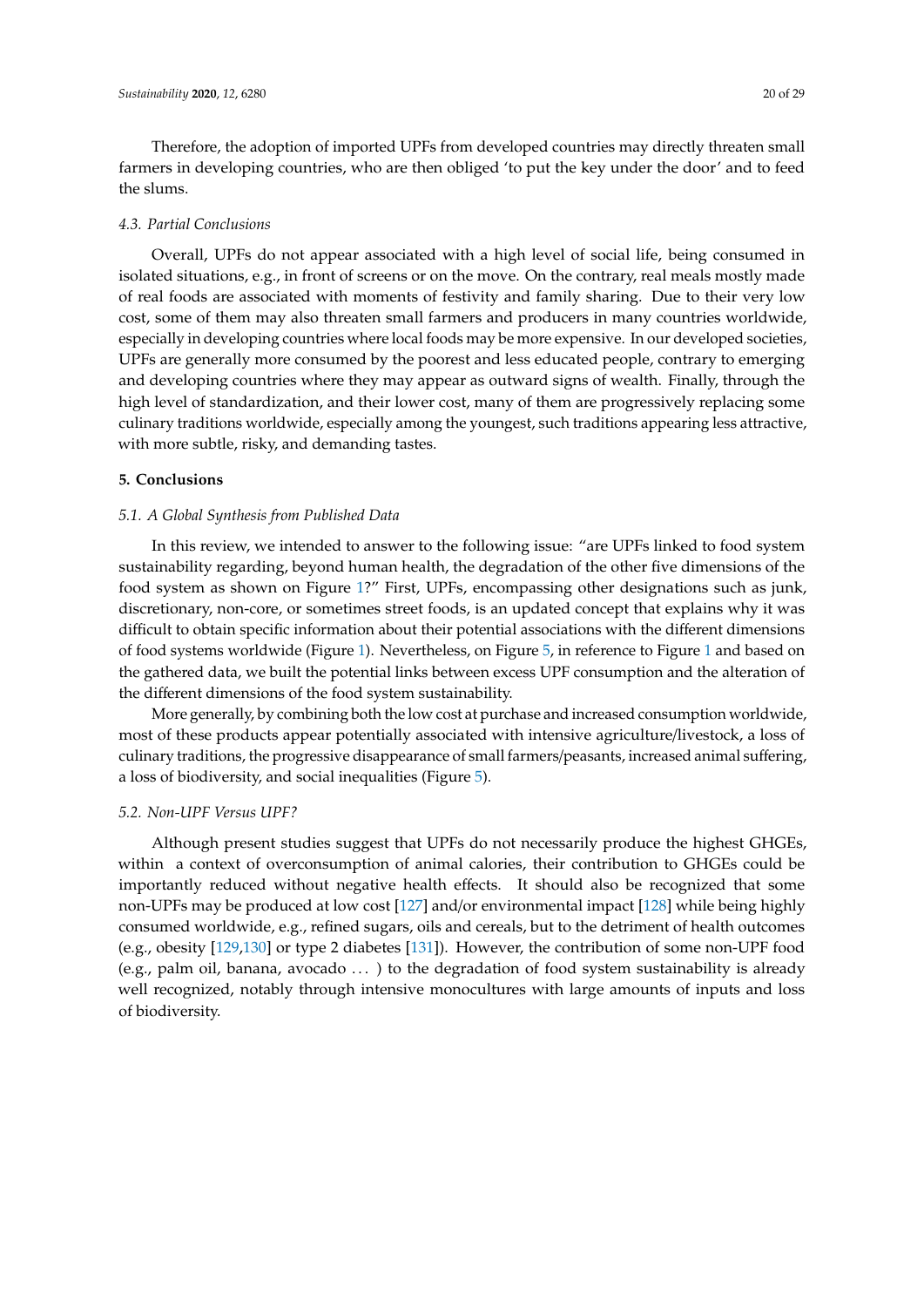

<span id="page-20-0"></span>**Figure 5.** A summary of the impact of increased UPF consumption on food system sustainability.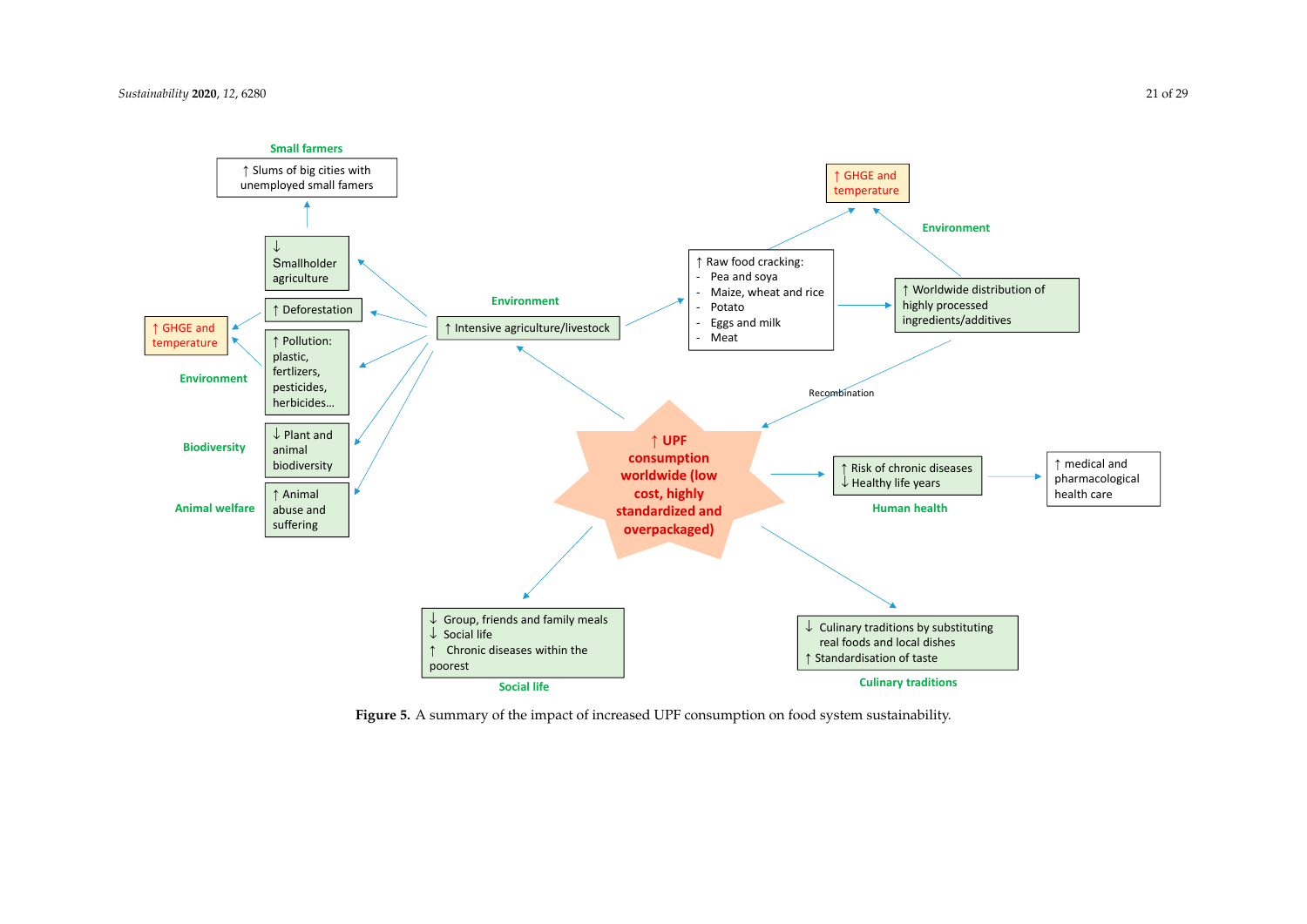## **6. Perspectives: What Measures to Take?**

## *6.1. Better Consideration of the Degree of Processing in Science and Food Policy*

If agriculture is considered to produce too many GHGEs, future evaluations from farm to fork should further analyse the level of contribution of UPF processing, packaging, and transport. Similarly, when analysing the associations between food groups and GHGEs, it is important to discriminate the degree of processing of each of the foods included in those groups. Meanwhile, the available data appear sufficient to extend the application of the precautionary principle (applied to human health [\[132\]](#page-27-17)) and to urgently implement policy regulations for agro-industrials to include nutritional and environmental criteria with regard to processed foods and policy incentives for consumers to shift from UPFs to real raw and mildly processed foods, preferably seasonal, organic and local products.

## *6.2. The 3V's RULE Proposal to Counteract Excess UPF Consumption*

On that basis and extended to an ethical and sustainable diet, three golden rules for designing a protective diet food system sustainability have been elaborated in our laboratory, and taking into consideration the neglected dimension of the degree of processing (second rule). In French, this new concept is called the 3Vs Rule for Végétal (animal calories not exceeding 15% per day), Vrai (real: ultra-processed calories not exceeding 15% per day), and Varié (varied real foods), using, if possible, local, seasonal, and organic products [\[42,](#page-23-19)[133\]](#page-27-18). In line with previous collective experience searching for a generic complex diet protecting both human health and the planet as a whole with a time horizon of 2050 [\[7](#page-22-6)[,31](#page-23-7)[,32](#page-23-8)[,134–](#page-27-19)[140\]](#page-28-0), the 3Vs concept is based on a holistic view in that, through its application, it protects humans, animals, and the environment as a whole. Therefore, if removing the second rule concerning the degree of processing, and based on the data of this review, a diet appears no more fully sustainable. Finally, the 3Vs-based diet sustains several, if not all, dimensions of the regionally adapted food systems.

**Author Contributions:** A.F. conceptualized the review, carried out the data extraction from the literature, and wrote the original draft of the manuscript. E.R. analysed the data and participated in the final writing and validation of the manuscript. A.F. and E.R. performed funding acquisition. All authors have read and agreed to the published version of the manuscript.

**Funding:** This review article has been funded by the INRAE/Cirad's GloFoodS ("Transitions for World Food Security") metaprogramme.

**Conflicts of Interest:** Anthony Fardet has been a member of the scientific committee of the Siga Society since 2017. Siga has developed a holistic food score based on the degree of processing and is specialized in UPF characterization. He is also a consultant for Wuji & Co. society, and co-president of the scientific committee of the Holistic Care Association. Edmond Rock declares no conflict of interest. The INRAE/Cirad GloFoodS metaprogramme funder had no role in the design of the study; in the collection, analyses, or interpretation of the data; in the writing of the manuscript, or in the decision to publish the results.

#### **Abbreviations**

| ADEME         | French Environment & Energy Management Agency           |
|---------------|---------------------------------------------------------|
| FAO           | Food and Agriculture Organization of the United Nations |
| GHGE          | Green House Gas Emission                                |
| LCA           | Life Cycle Assessment                                   |
| PAHO          | Pan American Health Organization                        |
| <b>UNICEF</b> | United Nations Children's Fund                          |
| UPF           | Ultra-Processed Food                                    |
| WHO           | World health Organization                               |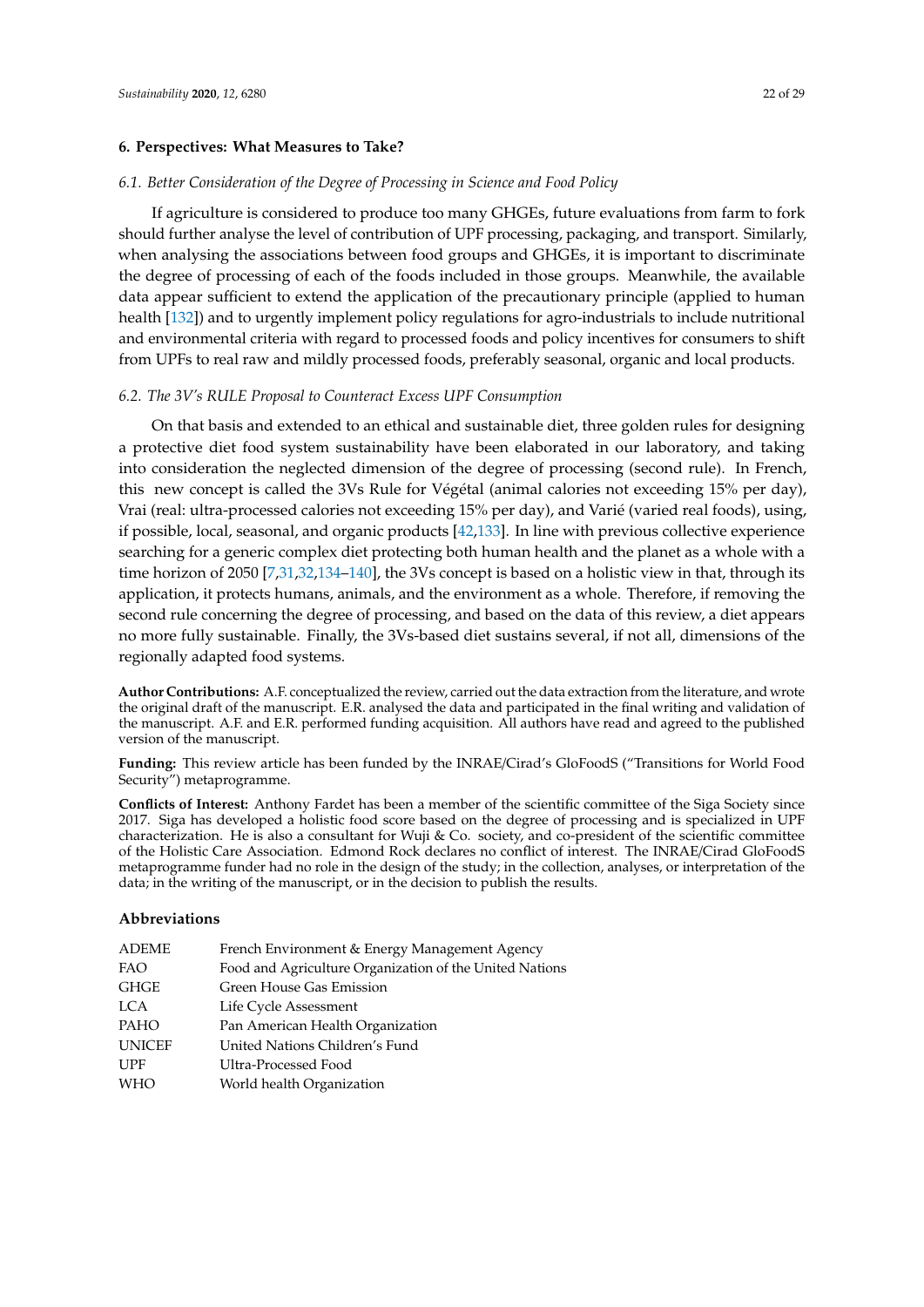# <span id="page-22-22"></span>**References**

- <span id="page-22-0"></span>1. Keding, G.B.; Schneider, K.; Jordan, I. Production and processing of foods as core aspects of nutrition-sensitive agriculture and sustainable diets. *Food Secur.* **2013**, *5*, 825–846. [\[CrossRef\]](http://dx.doi.org/10.1007/s12571-013-0312-6)
- <span id="page-22-1"></span>2. Dwyer, J.T.; Fulgoni, V.L., III; Clemens, R.A.; Schmidt, D.B.; Freedman, M.R. Is "processed" a four-letter word? The role of processed foods in achieving dietary guidelines and nutrient recommendations. *Adv. Nutr.* **2012**, *3*, 536–548. [\[CrossRef\]](http://dx.doi.org/10.3945/an.111.000901) [\[PubMed\]](http://www.ncbi.nlm.nih.gov/pubmed/22797990)
- <span id="page-22-2"></span>3. Becquey, E.; Savy, M.; Danel, P.; Dabiré, H.B.; Tapsoba, S.; Martin-Prével, Y. Dietary patterns of adults living in Ouagadougou and their association with overweight. *Nutr. J.* **2010**, *9*, 13. [\[CrossRef\]](http://dx.doi.org/10.1186/1475-2891-9-13) [\[PubMed\]](http://www.ncbi.nlm.nih.gov/pubmed/20307296)
- <span id="page-22-3"></span>4. Gomez, M.I.; Ricketts, K.D. Food value chain transformations in developing countries: Selected hypotheses on nutritional implications. *Food Policy* **2013**, *42*, 139–150. [\[CrossRef\]](http://dx.doi.org/10.1016/j.foodpol.2013.06.010)
- <span id="page-22-4"></span>5. WHO. Obesity and Overweight. Available online: https://[www.who.int](https://www.who.int/fr/news-room/fact-sheets/detail/obesity-and-overweight)/fr/news-room/fact-sheets/detail/ [obesity-and-overweight](https://www.who.int/fr/news-room/fact-sheets/detail/obesity-and-overweight) (accessed on 11 May 2020).
- <span id="page-22-5"></span>6. WHO. *World Report on Diabetes*; WHO: Genève, Switzerland, 2016.
- <span id="page-22-6"></span>7. The Lancet Commission. *The Global Syndemic of Obesity, Undernutrition and Climate Change: The Lancet Commission Report*; Lancet: New York, NY, USA, 2019; pp. 1–8.
- <span id="page-22-7"></span>8. PAHO; WHO. *Ultra-Processed Food and drink Products in Latin America: Sales, Sources, Nutrient Profiles, and Policy Implications*; PAHO, WHO: Washington, DC, USA, 2019; pp. 1–72.
- <span id="page-22-13"></span>9. FAO; Monteiro, C.A.; Cannon, G.; Lawrence, M.; Louzada, M.L.d.C.; Machado, P.P. *Ultra-Processed Foods, Diet Quality, and Health Using the NOVA Classification System*; FAO: Rome, Italy, 2019; pp. 1–48.
- <span id="page-22-8"></span>10. Monteiro, C.A.; Cannon, G.; Moubarac, J.C.; Levy, R.B.; Louzada, M.L.C.; Jaime, P.C. The UN Decade of Nutrition, the NOVA food classification and the trouble with ultra-processing. *Public Health Nutr.* **2018**, *21*, 5–17. [\[CrossRef\]](http://dx.doi.org/10.1017/S1368980017000234)
- <span id="page-22-9"></span>11. Ministry of Health of Brazil. *Dietary Guidelines for the Brazilian Population*; Ministry of Health of Brazil, Secretariat of Health Care, Primary Health Care Department: São Paulo, Brazil, 2014; pp. 1–80.
- <span id="page-22-11"></span>12. Fardet, A.; Rock, E. Ultra-processed foods: A new holistic paradigm? *Trends Food Sci. Technol.* **2019**, *93*, 174–184. [\[CrossRef\]](http://dx.doi.org/10.1016/j.tifs.2019.09.016)
- <span id="page-22-10"></span>13. Davidou, S.; Christodoulou, A.; Fardet, A.; Frank, K. The holistico-reductionist Siga classification according to degree of food processing: An evaluation of ultra-processed foods in French supermarkets. *Food Funct.* **2020**, *11*, 2026–2039. [\[CrossRef\]](http://dx.doi.org/10.1039/C9FO02271F)
- <span id="page-22-12"></span>14. Monteiro, C.A.; Levy, R.B.; Claro, R.M.; de Castro, I.R.R.; Cannon, G. A new classification of foods based on the extent and purpose of their processing. *Cad. Saude Publica* **2010**, *26*, 2039–2049. [\[CrossRef\]](http://dx.doi.org/10.1590/S0102-311X2010001100005)
- <span id="page-22-14"></span>15. Johnston, J.L.; Fanzo, J.C.; Cogill, B. Understanding Sustainable Diets: A Descriptive Analysis of the Determinants and Processes That Influence Diets and Their Impact on Health, Food Security, and Environmental Sustainability. *Adv. Nutr.* **2014**, *5*, 418–429. [\[CrossRef\]](http://dx.doi.org/10.3945/an.113.005553)
- <span id="page-22-15"></span>16. Luiten, C.M.; Steenhuis, I.H.; Eyles, H.; Ni Mhurchu, C.; Waterlander, W.E. Ultra-processed foods have the worst nutrient profile, yet they are the most available packaged products in a sample of New Zealand supermarkets. *Public Health Nutr.* **2016**, *19*, 530–538. [\[CrossRef\]](http://dx.doi.org/10.1017/S1368980015002177)
- <span id="page-22-16"></span>17. Gupta, S.; Hawk, T.; Aggarwal, A.; Drewnowski, A. Characterizing ultra-processed foods by energy density, nutrient density and cost. *Front. Nutr.* **2019**, *6*, 70. [\[CrossRef\]](http://dx.doi.org/10.3389/fnut.2019.00070) [\[PubMed\]](http://www.ncbi.nlm.nih.gov/pubmed/31231655)
- 18. Machado, P.P.; Claro, R.M.; Canella, D.S.; Sarti, F.M.; Levy, R.B. Price and convenience: The influence of supermarkets on consumption of ultra-processed foods and beverages in Brazil. *Appetite* **2017**, *116*, 381–388. [\[CrossRef\]](http://dx.doi.org/10.1016/j.appet.2017.05.027) [\[PubMed\]](http://www.ncbi.nlm.nih.gov/pubmed/28526478)
- <span id="page-22-17"></span>19. Teo, C.R.P.A. The partnership between the Brazilian School Feeding Program and family farming: A way for reducing ultra-processed foods in school meals. *Public Health Nutr.* **2018**, *21*, 230–237. [\[CrossRef\]](http://dx.doi.org/10.1017/S1368980017002117)
- <span id="page-22-18"></span>20. Pan American Health Organization. *Ultra-Processed Food and Drink Products in Latin America: Trends, Impact on Obesity, Policy Implications*; Pan American Health Organization: Washington, DC, USA, 2015; pp. 1–76.
- <span id="page-22-19"></span>21. Darmon, N.; Drewnowski, A. Contribution of food prices and diet cost to socioeconomic disparities in diet quality and health: A systematic review and analysis. *Nutr. Rev.* **2015**, *73*, 643–660. [\[CrossRef\]](http://dx.doi.org/10.1093/nutrit/nuv027)
- <span id="page-22-20"></span>22. Maillot, M.; Darmon, N.; Vieux, F.; Drewnowski, A. Low energy density and high nutritional quality are each associated with higher diet costs in French adults. *Am. J. Clin. Nutr.* **2007**, *86*, 690–696. [\[PubMed\]](http://www.ncbi.nlm.nih.gov/pubmed/17823434)
- <span id="page-22-21"></span>23. Monteiro, C.; Cannon, G.; Levy, R.; Moubarac, J.C.; Jaime, P.; Martins, A.P.; Canella, D.; Louzada, M.; Parra, D. The star shines bright. *World Nutr.* **2016**, *7*, 28–38.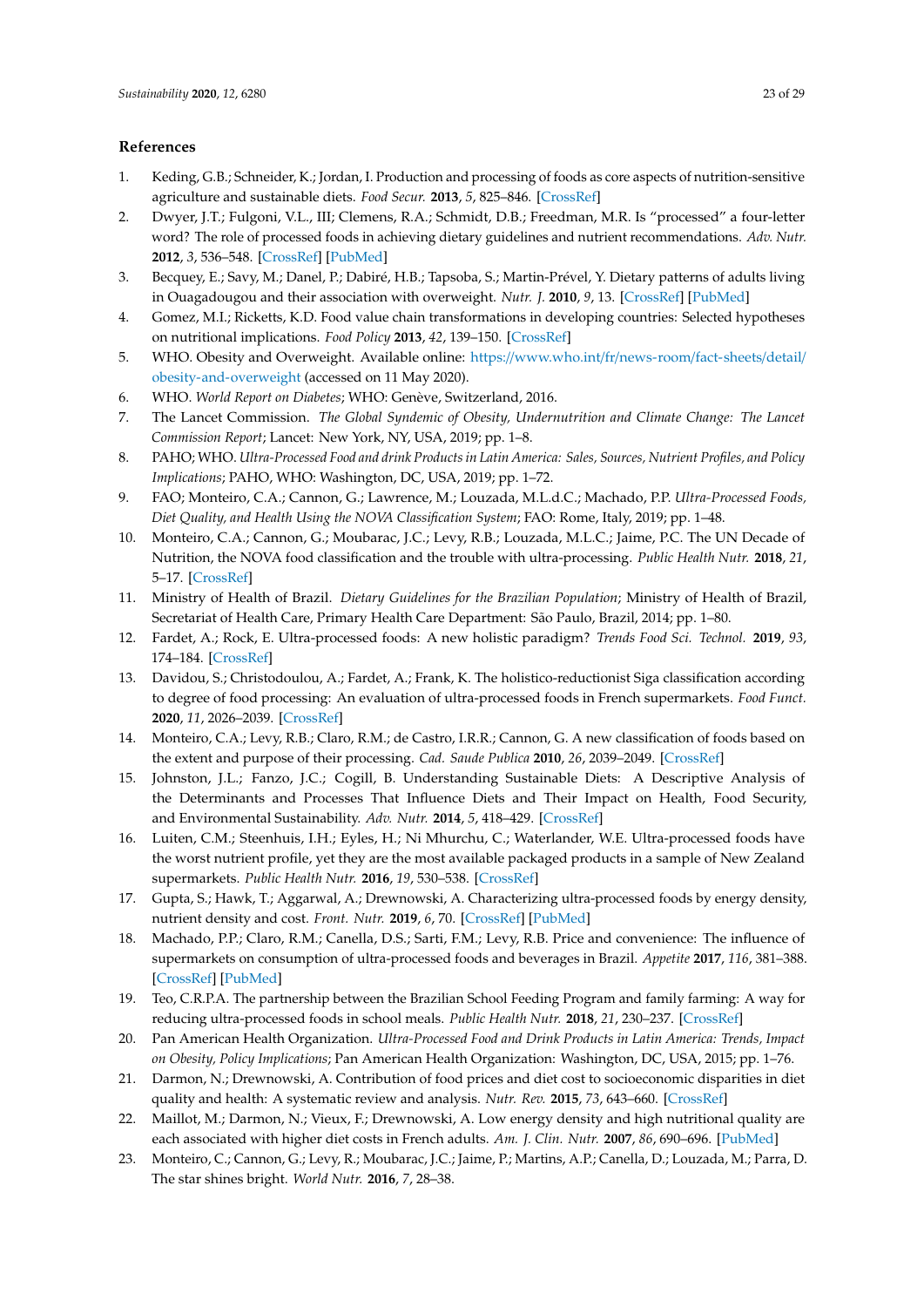- <span id="page-23-12"></span><span id="page-23-0"></span>24. Chazelas, E.; Deschasaux, M.; Srour, B.; Kesse-Guyot, E.; Julia, C.; Alles, B.; Druesne-Pecollo, N.; Galan, P.; Hercberg, S.; Latino-Martel, P.; et al. Food additives: Distribution and co-occurrence in 126,000 food products of the French market. *Sci. Rep.* **2020**, *10*, 3980. [\[CrossRef\]](http://dx.doi.org/10.1038/s41598-020-60948-w)
- <span id="page-23-1"></span>25. Popkin, B. Ultra-processed foods' impacts on health. In *2030*/*Food, Agriculture and Rural Development in Latin America and the Caribbean*; No. 34; Food and Agriculture Organization of the United Nation: Santiago, Chile, 2019.
- <span id="page-23-2"></span>26. Fanzo, J.; Davis, C. Can Diets Be Healthy, Sustainable, and Equitable? *Curr. Obes. Rep.* **2019**, *8*, 495–503. [\[CrossRef\]](http://dx.doi.org/10.1007/s13679-019-00362-0)
- <span id="page-23-3"></span>27. Food and Agriculture Organization of the United Nations (FAO). *Synthesis of Guiding Principles on Agriculture Programming for Nutrition*; FAO: Rome, Italy, 2013; pp. 1–93.
- <span id="page-23-4"></span>28. Agriculture-Nutrition Community of Practice Key Recommendations for Improving Nutrition through Agriculture. Available online: http://unscn.org/files/Agriculture-Nutrition-CoP/[Agriculture-Nutrition\\_Key\\_](http://unscn.org/files/Agriculture-Nutrition-CoP/Agriculture-Nutrition_Key_recommendations.pdf) [recommendations.pdf](http://unscn.org/files/Agriculture-Nutrition-CoP/Agriculture-Nutrition_Key_recommendations.pdf) (accessed on 11 May 2020).
- <span id="page-23-5"></span>29. FAO. *Strengthening Sector Policies for Better Food Security and Nutrition Results. Food Systems for Healthy Diets*; FAO: Rome, Italy, 2019; pp. 1–48.
- <span id="page-23-6"></span>30. Comité de la Sécurité Alimentaire Mondiale/Groupe d'Experts de Haut Niveau (HLPE-FAO). *Approches Agroécologiques et Autres Approches Innovantes Pour Une Agriculture Durable et des Systèmes Alimentaires qui Améliorent la Sécurité Alimentaire et la Nutrition*; Extrait du Rapport; HLPE-FAO: Rome, Italy, 2019; pp. 1–16.
- <span id="page-23-7"></span>31. Solagro. *Afterres2050: Un Scénario Soutenable Pour L'agriculture et L'utilisation des Terres en France à L'horizon 2050*; Solagro: Toulouse, France, 2014; pp. 1–63.
- <span id="page-23-8"></span>32. Le Mouël, C.; de Lattre-Gasquet, M.; Mora, O. *Land Use and Food Security in 2050: A Narrow Road (Agrimonde-Terra)*; Quaé: Versailles, France, 2018; pp. 1–403.
- <span id="page-23-9"></span>33. Monteiro, C. The big issue is ultra-processing. *World Nutr.* **2010**, *1*, 237–269.
- <span id="page-23-10"></span>34. Clarke, B. *High-Hopes for Post-Harvest—A New Look at Village-Scale Crop Processing*; FAO: Roma, Italy, 2004; pp. 1–36.
- <span id="page-23-11"></span>35. Riegel, M.; Schneider, K.; Zach, K.; Hoffmann, I. Nutrition ecological assessment of processed foods. In Proceedings of the International Sustainability Conference, Basel, Switzerland, 13–14 October 2005; p. 1.
- <span id="page-23-13"></span>36. Combe, M. L'empreinte Carbone et Energétique de L'alimentation Décortiquée. Techniques de L'ingenieur. 2019. Available online: https://[www.techniques-ingenieur.fr](https://www.techniques-ingenieur.fr/actualite/articles/lempreinte-carbone-et-energetique-de-lalimentation-decortiquee-64142/)/actualite/articles/lempreinte-carbone-et[energetique-de-lalimentation-decortiquee-64142](https://www.techniques-ingenieur.fr/actualite/articles/lempreinte-carbone-et-energetique-de-lalimentation-decortiquee-64142/)/ (accessed on 1 August 2019).
- <span id="page-23-14"></span>37. Van der Werf, H.M.G.; Knudsen, M.T.; Cederberg, C. Towards better representation of organic agriculture in life cycle assessment. *Nat. Sustain.* **2020**. [\[CrossRef\]](http://dx.doi.org/10.1038/s41893-020-0489-6)
- <span id="page-23-15"></span>38. Vieux, F.; Darmon, N.; Touazi, D.; Soler, L.G. Greenhouse gas emissions of self-selected individual diets in France: Changing the diet structure or consuming less? *Ecol. Econ.* **2012**, *75*, 91–101. [\[CrossRef\]](http://dx.doi.org/10.1016/j.ecolecon.2012.01.003)
- <span id="page-23-16"></span>39. Hendrie, G.A.; Baird, D.; Ridoutt, B.; Hadjikakou, M.; Noakes, M. Overconsumption of Energy and Excessive Discretionary Food Intake Inflates Dietary Greenhouse Gas Emissions in Australia. *Nutrients* **2016**, *8*, 690. [\[CrossRef\]](http://dx.doi.org/10.3390/nu8110690) [\[PubMed\]](http://www.ncbi.nlm.nih.gov/pubmed/27809233)
- <span id="page-23-17"></span>40. Hall, K.D.; Ayuketah, A.; Brychta, R.; Cai, H.; Cassimatis, T.; Chen, K.Y.; Chung, S.T.; Costa, E.; Courville, A.; Darcey, V.; et al. Ultra-Processed Diets Cause Excess Calorie Intake and Weight Gain: An Inpatient Randomized Controlled Trial of Ad Libitum Food Intake. *Cell Metab.* **2019**, *30*, 67–77.e3. [\[CrossRef\]](http://dx.doi.org/10.1016/j.cmet.2019.05.008) [\[PubMed\]](http://www.ncbi.nlm.nih.gov/pubmed/31105044)
- <span id="page-23-18"></span>41. Fardet, A.; Rock, E. Reductionist nutrition research has meaning only within the framework of holistic thinking. *Adv. Nutr.* **2018**, *9*, 655–670. [\[CrossRef\]](http://dx.doi.org/10.1093/advances/nmy044)
- <span id="page-23-19"></span>42. Ridoutt, B.G.; Baird, D.; Anastasiou, K.; Hendrie, G.A. Diet Quality and Water Scarcity: Evidence from a Large Australian Population Health Survey. *Nutrients* **2019**, *11*, 1846. [\[CrossRef\]](http://dx.doi.org/10.3390/nu11081846)
- <span id="page-23-20"></span>43. Hadjikakou, M. Trimming the excess: Environmental impacts of discretionary food consumption in Australia. *Ecol. Econ.* **2017**, *131*, 119–128. [\[CrossRef\]](http://dx.doi.org/10.1016/j.ecolecon.2016.08.006)
- <span id="page-23-21"></span>44. Pradhan, P.; Reusser, D.E.; Kropp, J.P. Embodied Greenhouse Gas Emissions in Diets. *PLoS ONE* **2013**, *11*, e0159285. [\[CrossRef\]](http://dx.doi.org/10.1371/journal.pone.0062228)
- <span id="page-23-22"></span>45. Barré, T.; Perignon, M.; Gazan, R.; Vieux, F.; Micard, V.; Amiot, M.J.; Darmon, N. Integrating nutrient bioavailability and co-production links when identifying sustainable diets: How low should we reduce meat consumption? *PLoS ONE* **2018**, *13*, e0191767. [\[CrossRef\]](http://dx.doi.org/10.1371/journal.pone.0191767)
- <span id="page-23-23"></span>46. Masset, G.; Soler, L.G.; Vieux, F.; Darmon, N. Identifying Sustainable Foods: The Relationship between Environmental Impact, Nutritional Quality, and Prices of Foods Representative of the French Diet. *J. Acad. Nutr. Diet.* **2014**, *114*, 862–869. [\[CrossRef\]](http://dx.doi.org/10.1016/j.jand.2014.02.002)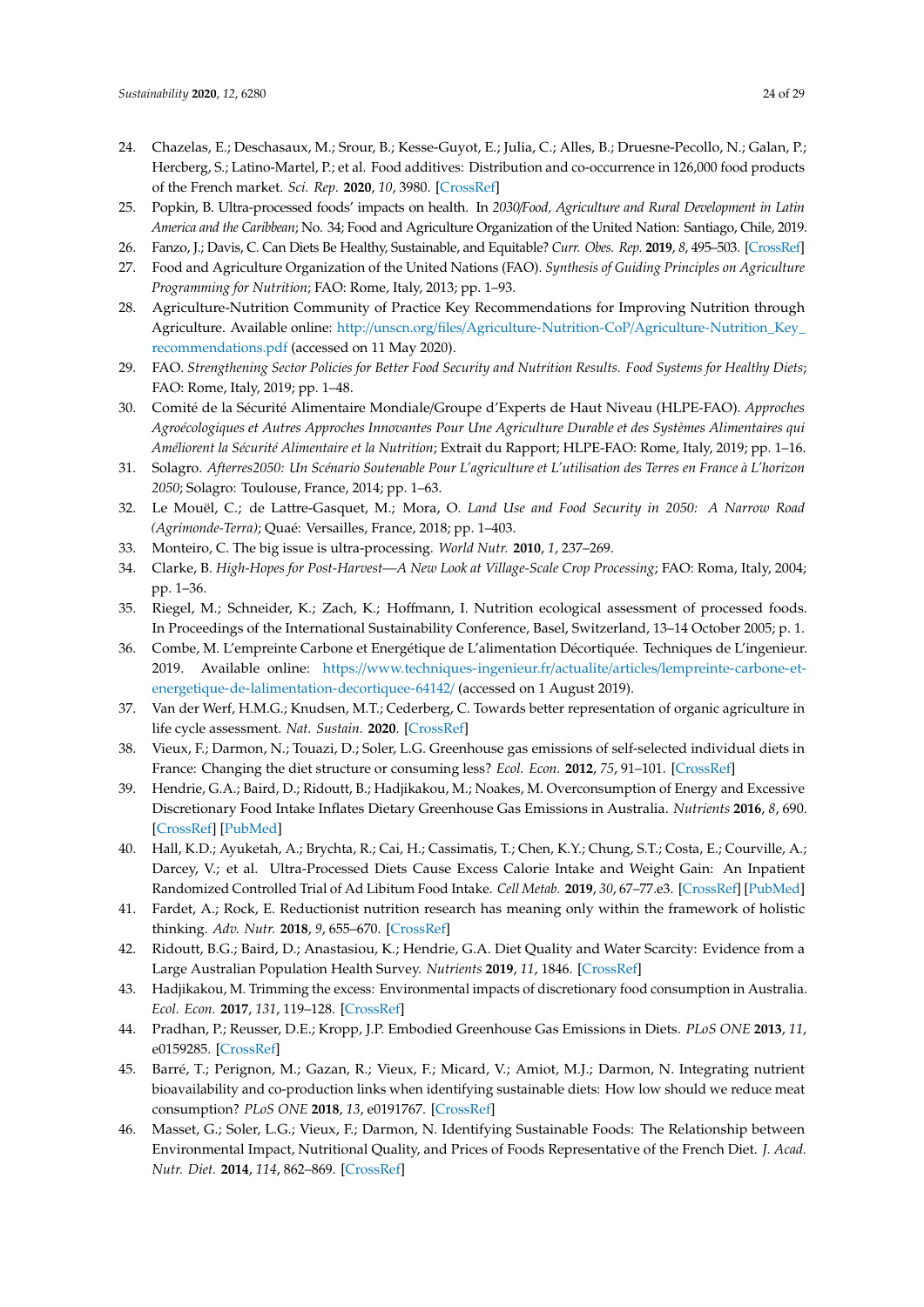- <span id="page-24-0"></span>47. Seconda, L.; Baudry, J.; Alles, B.; Boizot-Szantai, C.; Soler, L.G.; Galan, P.; Hercberg, S.; Langevin, B.; Lairon, D.; Pointereau, P.; et al. Comparing nutritional, economic, and environmental performances of diets according to their levels of greenhouse gas emissions. *Clim. Chang.* **2018**, *148*, 155–172. [\[CrossRef\]](http://dx.doi.org/10.1007/s10584-018-2195-1)
- <span id="page-24-1"></span>48. Murakami, K.; Livingstone, M.B.E. Greenhouse gas emissions of self-selected diets in the UK and their association with diet quality: Is energy under-reporting a problem? *Nutr. J.* **2018**, *17*, 27. [\[CrossRef\]](http://dx.doi.org/10.1186/s12937-018-0338-x) [\[PubMed\]](http://www.ncbi.nlm.nih.gov/pubmed/29466993)
- <span id="page-24-2"></span>49. Wickramasinghe, K.K.; Rayner, M.; Goldacre, M.; Townsend, N.; Scarborough, P. Contribution of healthy and unhealthy primary school meals to greenhouse gas emissions in England: Linking nutritional data and greenhouse gas emission data of diets. *Eur. J. Clin. Nutr.* **2016**, *70*, 1162–1167. [\[CrossRef\]](http://dx.doi.org/10.1038/ejcn.2016.101) [\[PubMed\]](http://www.ncbi.nlm.nih.gov/pubmed/27329613)
- <span id="page-24-3"></span>50. Heller, M.C.; Willits-Smith, A.; Meyer, R.; Keoleian, G.A.; Rose, D. Greenhouse gas emissions and energy use associated with production of individual self-selected US diets. *Environ. Res. Lett.* **2018**, *13*. [\[CrossRef\]](http://dx.doi.org/10.1088/1748-9326/aab0ac) [\[PubMed\]](http://www.ncbi.nlm.nih.gov/pubmed/29853988)
- <span id="page-24-4"></span>51. Hawkins, J.; Ma, C.B.; Schilizzi, S.; Zhang, F. China's changing diet and its impacts on greenhouse gas emissions: An index decomposition analysis. *Aust. J. Agric. Resour. Econ.* **2018**, *62*, 45–64. [\[CrossRef\]](http://dx.doi.org/10.1111/1467-8489.12240)
- <span id="page-24-5"></span>52. Green, R.F.; Joy, E.J.M.; Harris, F.; Agrawal, S.; Aleksandrowicz, L.; Hillier, J.; Macdiarmid, J.I.; Milner, J.; Vetter, S.H.; Smith, P.; et al. Greenhouse gas emissions and water footprints of typical dietary patterns in India. *Sci. Total Environ.* **2018**, *643*, 1411–1418. [\[CrossRef\]](http://dx.doi.org/10.1016/j.scitotenv.2018.06.258)
- <span id="page-24-6"></span>53. Green, R.; Milner, J.; Dangour, A.D.; Haines, A.; Chalabi, Z.; Markandya, A.; Spadaro, J.; Wilkinson, P. The potential to reduce greenhouse gas emissions in the UK through healthy and realistic dietary change. *Clim. Chang.* **2015**, *129*, 253–265. [\[CrossRef\]](http://dx.doi.org/10.1007/s10584-015-1329-y)
- <span id="page-24-7"></span>54. Kanemoto, K.; Moran, D.; Shigetomi, Y.; Reynolds, C.; Kondo, Y. Meat Consumption Does Not Explain Differences in Household Food Carbon Footprints in Japan. *One Earth* **2019**, *1*, 464–471. [\[CrossRef\]](http://dx.doi.org/10.1016/j.oneear.2019.12.004)
- <span id="page-24-8"></span>55. Aleksandrowicz, L.; Haines, A.; Green, R. Sustainable Diet Studies Show Co-Benefits for Greenhouse Gas Emissions and Public Health. *Adv. Nutr.* **2015**, *6*, 282–283. [\[CrossRef\]](http://dx.doi.org/10.3945/an.115.008466)
- <span id="page-24-9"></span>56. Poore, J.; Nemecek, T. Reducing food's environmental impacts through producers and consumers. *Science* **2018**, *360*, 987–992. [\[CrossRef\]](http://dx.doi.org/10.1126/science.aaq0216)
- <span id="page-24-10"></span>57. Clark, M.A.; Springmann, M.; Hill, J.; Tilman, D. Multiple health and environmental impacts of foods. *Proc. Natl. Acad. Sci. USA* **2019**, *116*, 23357–23362. [\[CrossRef\]](http://dx.doi.org/10.1073/pnas.1906908116)
- <span id="page-24-11"></span>58. He, P.; Baiocchi, G.; Feng, K.; Hubacek, K.; Yu, Y. Environmental impacts of dietary quality improvement in China. *J. Environ. Manag.* **2019**, *240*, 518–526. [\[CrossRef\]](http://dx.doi.org/10.1016/j.jenvman.2019.03.106) [\[PubMed\]](http://www.ncbi.nlm.nih.gov/pubmed/30999146)
- <span id="page-24-12"></span>59. Welch, R.M. Linkages between trace elements in food crops and human health. In *Micronutrient Deficiencies in Global Crop Production*; Alloway, I.B.J., Ed.; Springer: London, UK, 2008; pp. 287–309.
- <span id="page-24-13"></span>60. Dinham, B.; Hines, C. *Agribusiness in Africa—A Study of the Impact of Big Business on Africa's Food and Agricultural Production*; Earth Resources Research Ltd.: London, UK, 1983.
- <span id="page-24-14"></span>61. Lall, S. Understanding Technology Development. *Dev. Chang.* **1993**, *24*, 719–753. [\[CrossRef\]](http://dx.doi.org/10.1111/j.1467-7660.1993.tb00502.x)
- <span id="page-24-15"></span>62. Foley, J.A.; Ramankutty, N.; Brauman, K.A.; Cassidy, E.S.; Gerber, J.S.; Johnston, M.; Mueller, N.D.; O'Connell, C.; Ray, D.K.; West, P.C.; et al. Solutions for a cultivated planet. *Nature* **2011**, *478*, 337–342. [\[CrossRef\]](http://dx.doi.org/10.1038/nature10452) [\[PubMed\]](http://www.ncbi.nlm.nih.gov/pubmed/21993620)
- <span id="page-24-21"></span>63. Chicago Council on Global Affairs. Bringing agriculture to the table. In *How Agriculture and Food Can Play a Role in Preventing Chronic Disease*; The Council: Chicago, IL, USA, 2011; pp. 1–88.
- 64. Rockström, J.; Steffen, W.; Noone, K.; Persson, Å.; Chapin Iii, F.S.; Lambin, E.F.; Lenton, T.M.; Scheffer, M.; Folke, C.; Schellnhuber, H.J.; et al. A safe operating space for humanity. *Nature* **2009**, *461*, 472. [\[CrossRef\]](http://dx.doi.org/10.1038/461472a) [\[PubMed\]](http://www.ncbi.nlm.nih.gov/pubmed/19779433)
- <span id="page-24-16"></span>65. Gold, K.; McBurney, R.P.H. Conservation of plant biodiversity for sustainable diets. In *Sustainable Diets* and Biodiversity: Directions and Solutions for Policy, Research and Action; Burlingame, B.D.S., Ed.; Food and Agriculture Organization: Rome, Italy, 2012; pp. 108–115.
- <span id="page-24-17"></span>66. FAO. Agricultural biotechnology in developing countries: Options and opportunities in crops, forestry, livestock, fisheries and agro-industry to face the challenges of food insecurity and climate change (ABDC-10). In *Current Status and Options for Biotechnologies in Food Processing and in Food Safety in Developing Countries*; Food and Agriculture Organization of the United Nations: Roma, Italy, 2010; pp. 1–53. Available online: http://[www.fao.org](http://www.fao.org/3/mb384e/mb384e.pdf)/3/mb384e/mb384e.pdf (accessed on 11 May 2020).
- <span id="page-24-18"></span>67. FAO. *Soil Pollution, a Hidden Reality*; FAO: Roma, Italy, 2018; pp. 1–156.
- <span id="page-24-19"></span>68. Amis de la Terre Europe (Friends of the Earth Europe). *L'atlas de la Viande—La Réalité et les Chi*ff*res sur les Animaux que nous Consommons*; Friends of the Earth Europe: Brussels, Belgique, 2015; pp. 1–68.
- <span id="page-24-20"></span>69. FAO. *Principles for the Assessment of Livestock Impacts on Biodiversity*; FAO: Rome, Italy, 2015; pp. 1–150.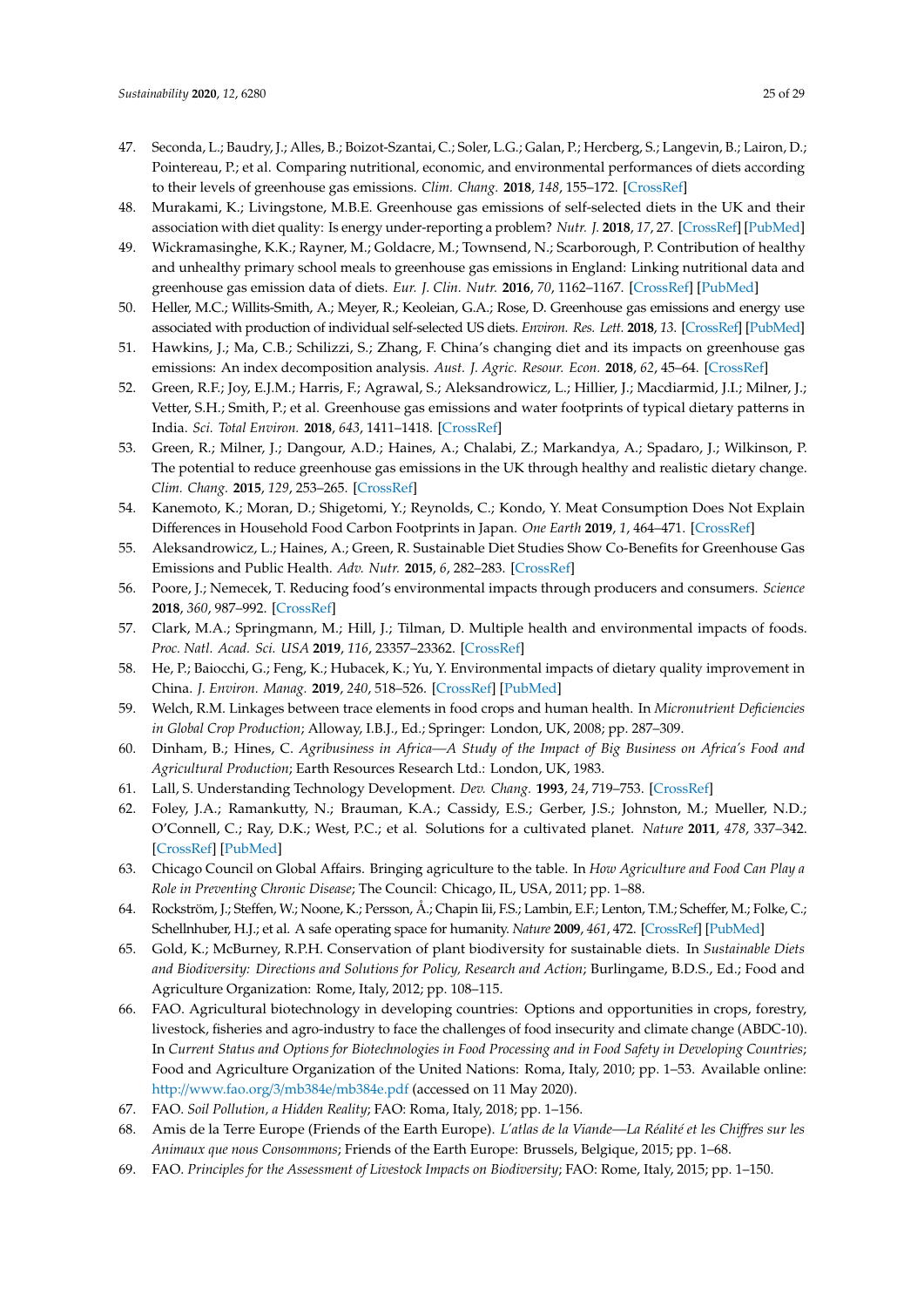- <span id="page-25-0"></span>70. FAO. *Tackling Climate Change through Livestock—A Global Assessment of Emissions and Mitigation Opportunities*; FAO: Roma, Italy, 2013; pp. 1–139.
- <span id="page-25-1"></span>71. FAO. *Biodiversity and the Livestock Sector Guidelines for Quantitative Assessment*; FAO: Rome, Italy, 2019; pp. 1–117.
- <span id="page-25-2"></span>72. Gerber, P.; Vellinga, T.; Opio, C.; Steinfeld, H. Productivity gains and greenhouse gas emissions intensity in dairy systems. *Livestock Sci.* **2011**, *139*, 100–108. [\[CrossRef\]](http://dx.doi.org/10.1016/j.livsci.2011.03.012)
- <span id="page-25-3"></span>73. Wilkes, A.; Solymosi, K.; Tennigkeit, T. *Options for Support to Grassland Restoration in the Context of Climate Change Mitigation*; UNIQUE Forestry and Land Use: Freiburg, Germany, 2012; pp. 1–60.
- <span id="page-25-4"></span>74. Hitaj, C.; Rehkamp, S.; Canning, P.; Peters, C.J. Greenhouse Gas Emissions in the United States Food System: Current and Healthy Diet Scenarios. *Environ. Sci. Technol.* **2019**, *53*, 5493–5503. [\[CrossRef\]](http://dx.doi.org/10.1021/acs.est.8b06828)
- <span id="page-25-5"></span>75. Li, G.Q.; Geng, Y.H.; Pang, H.M. Study on Animal Environmental Welfare in the Intensive Livestock and Poultry Farms. In Proceedings of the 2015 International Conference on Economics, Social Science, Arts, Education and Management Engineering, Xi'an, China, 12–13 December 2015; Yao, Z.L., Chen, Y., Eds.; Atlantis Press: Beijing, China, 2015; Volume 38, pp. 284–289.
- <span id="page-25-6"></span>76. Caulfield, M.P.; Cambridge, H. The questionable value of some science-based 'welfare' assessments in intensive animal farming: Sow stalls as an illustrative example. *Aust. Vet. J.* **2008**, *86*, 446–448. [\[CrossRef\]](http://dx.doi.org/10.1111/j.1751-0813.2008.00338.x)
- <span id="page-25-7"></span>77. Gade, P.B. Welfare of animal production in intensive and organic systems with special reference to Danish organic pig production. *Meat Sci.* **2002**, *62*, 353–358. [\[CrossRef\]](http://dx.doi.org/10.1016/S0309-1740(02)00123-7)
- <span id="page-25-8"></span>78. FAO. *L'état des Ressources Zoogénétiques Pour L'alimentation et L'agriculture Dans le Monde—En Bref*; Commission des Ressources Génétiques Pour L'alimentation et L'agriculture: Roma, Italy, 2007; pp. 1–577.
- <span id="page-25-23"></span><span id="page-25-9"></span>79. Chapelle, S. Élevage Industriel: La Biodiversité Animale Sous Contrôle des Multinationales. Available online: https://multinationales.org/[Elevage-industriel-la-biodiversite-animale-sous-controle-des](https://multinationales.org/Elevage-industriel-la-biodiversite-animale-sous-controle-des-multinationales#nb1)[multinationales#nb1](https://multinationales.org/Elevage-industriel-la-biodiversite-animale-sous-controle-des-multinationales#nb1) (accessed on 11 May 2020).
- <span id="page-25-10"></span>80. Gura, S. Livestock breeding in the hands of corporations. *Seedling* **2008**, *1*, 1–9.
- <span id="page-25-11"></span>81. Barnes, S.J. Understanding plastics pollution: The role of economic development and technological research. *Environ. Pollut.* **2019**, *249*, 812–821. [\[CrossRef\]](http://dx.doi.org/10.1016/j.envpol.2019.03.108)
- <span id="page-25-12"></span>82. Plastics Europe. *Données du Marché Pour le Secteur Européen des Plastiques—The Facts 2016 an Analysis of European Plastics Production, Demand and Waste Data*; Bruxelles, Belgium, 2016; Available online: [https:](https://www.plasticseurope.org/fr/resources/market-data) //[www.plasticseurope.org](https://www.plasticseurope.org/fr/resources/market-data)/fr/resources/market-data (accessed on 11 May 2020).
- <span id="page-25-13"></span>83. Geyer, R.; Jambeck, J.R.; Law, K.L. Production, use, and fate of all plastics ever made. *Sci. Adv.* **2017**, *3*, e1700782. [\[CrossRef\]](http://dx.doi.org/10.1126/sciadv.1700782) [\[PubMed\]](http://www.ncbi.nlm.nih.gov/pubmed/28776036)
- <span id="page-25-14"></span>84. Derraik, J.G.B. The pollution of the marine environment by plastic debris: A review. *Mar. Pollut. Bulletin* **2002**, *44*, 842–852. [\[CrossRef\]](http://dx.doi.org/10.1016/S0025-326X(02)00220-5)
- <span id="page-25-15"></span>85. Baldridge, A.S.; Huffman, M.D.; Taylor, F.; Xavier, D.; Bright, B.; Van Horn, L.V.; Neal, B.; Dunford, E. The Healthfulness of the US Packaged Food and Beverage Supply: A Cross-Sectional Study. *Nutrients* **2019**, *11*, 1704. [\[CrossRef\]](http://dx.doi.org/10.3390/nu11081704) [\[PubMed\]](http://www.ncbi.nlm.nih.gov/pubmed/31344845)
- <span id="page-25-16"></span>86. Jean-Pierre, S.; Susanna, G.; Mia, P.; David, M.; Emma, W.; Foivos, P.; Patrick ten, B.; Emilia, P.; Lacey, C.; Janssens, C. *Gaspillage Alimentaire en Europe: Le Plastique à Usage Unique ne Résout pas le Problème. Comment Mieux Faire ? Une Etude de Zero Waste Europe et des Amis de la Terre Europe pour L'alliance Rethink Plastic*; Zero Waste Europe et les Amis de la Terre Europe pour L'alliance Rethink Plastic: Brussels, Belgium, 2018; pp. 1–28.
- <span id="page-25-17"></span>87. Ladha-Sabur, A.; Bakalis, S.; Fryer, P.J.; Lopez-Quiroga, E. Mapping energy consumption in food manufacturing. *Trends Food Sci. Technol.* **2019**, *86*, 270–280. [\[CrossRef\]](http://dx.doi.org/10.1016/j.tifs.2019.02.034)
- <span id="page-25-18"></span>88. Andersson, K.; Ohlsson, T.; Olsson, P. Screening life cycle assessment (LCA) of tomato ketchup: A case study. *J. Cleaner Prod.* **1998**, *6*, 277–288. [\[CrossRef\]](http://dx.doi.org/10.1016/S0959-6526(98)00027-4)
- <span id="page-25-19"></span>89. Davis, J.; Sonesson, U. Life cycle assessment of integrated food chains—A Swedish case study of two chicken meals. *Int. J. Life Cycle Assess.* **2008**, *13*, 574. [\[CrossRef\]](http://dx.doi.org/10.1007/s11367-008-0031-y)
- <span id="page-25-20"></span>90. FAO. *The Future of Food and Agriculture: Trends and Challenges*; FAO: Rome, Italy, 2017; pp. 1–180.
- <span id="page-25-21"></span>91. U.S. Energy Information Administration (EIA). *International Energy Outlook Executive Summary*; U.S. Department of Energy: Washington, DC, USA, 2017; pp. 1–14.
- <span id="page-25-22"></span>92. Food and Agriculture Organization of the United Nations. *Energy-smart Food for People and Climate*; Issue Paper; FAO: Roma, Italy, 2011; pp. 1–78.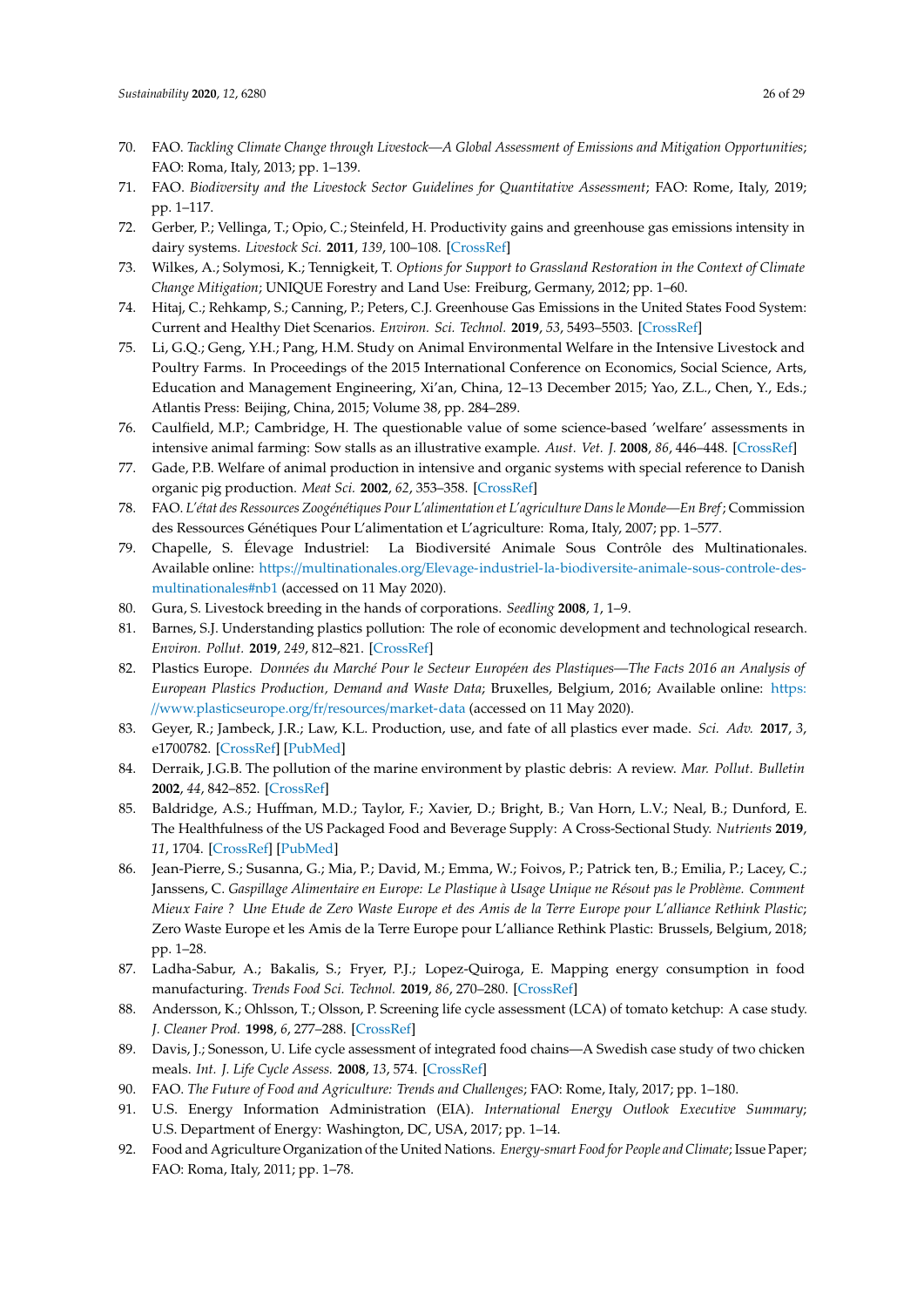- <span id="page-26-0"></span>93. Sims, R.; Flammini, A.; Puri, M.; Bracco, S. *Opportunities for Agri-Food Chains to Become Energy-Smart*; FAO: Roma, Italy, 2015; pp. 1–212.
- <span id="page-26-1"></span>94. Aguilera, J.; Simpson, R.; Welti-Chanes, J.; Aguirre, D.; Barbosa-Cánovas, G. *Food Engineering Interfaces*; Springer: New York, NY, USA, 2011.
- <span id="page-26-2"></span>95. Wu, H.; Tassou, S.A.; Karayiannis, T.G.; Jouhara, H. Analysis and simulation of continuous food frying processes. *Appl. Thermal Eng.* **2013**, *53*, 332–339. [\[CrossRef\]](http://dx.doi.org/10.1016/j.applthermaleng.2012.04.023)
- <span id="page-26-3"></span>96. Therkelsen, P.; Masanet, E.; Worrell, E. Energy efficiency opportunities in the U.S. commercial baking industry. *J. Food Eng.* **2014**, *130*, 14–22. [\[CrossRef\]](http://dx.doi.org/10.1016/j.jfoodeng.2014.01.004)
- <span id="page-26-4"></span>97. Briam, R.; Walker, M.E.; Masanet, E. A comparison of product-based energy intensity metrics for cheese and whey processing. *J. Food Eng.* **2015**, *151*, 25–33. [\[CrossRef\]](http://dx.doi.org/10.1016/j.jfoodeng.2014.11.011)
- <span id="page-26-5"></span>98. Foster, C.; Green, K.; Bleda, M.; Dewick, P.; Evans, B.; Flynn, A.; Mylan, J. *Environmental Impacts of Food Production and Consumption: A Report to the Department for Environment*; Food and Rural Affairs; Manchester Business School: Manchester, UK, 2006; pp. 1–199.
- <span id="page-26-6"></span>99. European Commision. *Integrated Pollution Prevention and Control—Reference Document of Best Available Techniques in the Food, Drink and Milk Industries*; European Commision: Seville, Spain, 2006; pp. 1–682.
- <span id="page-26-7"></span>100. Pardo, G.; Zufía, J. Life cycle assessment of food-preservation technologies. *J. Clean. Prod.* **2012**, *28*, 198–207. [\[CrossRef\]](http://dx.doi.org/10.1016/j.jclepro.2011.10.016)
- <span id="page-26-8"></span>101. Almena, A.; Lopez-Quiroga, E.; Theodoropoulos, C.; Fryer, P.J.; Bakalis, S. Modelling, Simulation and Economical Evaluation of Dry Food Manufacture at Different Production Scales. In *Computer Aided Chemical Engineering*; Espuña, A., Graells, M., Puigjaner, L., Eds.; Elsevier: Amsterdam, The Netherlands, 2017; Volume 40, pp. 787–792.
- <span id="page-26-9"></span>102. Sobal, J.; Khan, L.K.; Bisogni, C. A conceptual model of the food and nutrition system. *Soc. Sci. Med.* **1998**, *47*, 853–863. [\[CrossRef\]](http://dx.doi.org/10.1016/S0277-9536(98)00104-X)
- <span id="page-26-10"></span>103. Fardet, A.; Méjean, C.; Labouré, H.; Andreeva, V.A.; Féron, G. The degree of processing of foods which are most widely consumed by the French elderly population is associated with satiety and glycemic potentials and nutrient profiles. *Food Funct.* **2017**, *8*, 651–658. [\[CrossRef\]](http://dx.doi.org/10.1039/C6FO01495J) [\[PubMed\]](http://www.ncbi.nlm.nih.gov/pubmed/28106215)
- 104. Cornwell, B.; Villamor, E.; Mora-Plazas, M.; Marin, C.; Monteiro, C.A.; Baylin, A. Processed and ultra-processed foods are associated with lower-quality nutrient profiles in children from Colombia. *Public Health Nutr.* **2018**, *21*, 142–147. [\[CrossRef\]](http://dx.doi.org/10.1017/S1368980017000891) [\[PubMed\]](http://www.ncbi.nlm.nih.gov/pubmed/28554335)
- 105. Rauber, F.; da Costa Louzada, M.L.; Steele, E.; Millett, C.; Monteiro, C.A.; Levy, R.B. Ultra-Processed Food Consumption and Chronic Non-Communicable Diseases-Related Dietary Nutrient Profile in the UK (2008–2014). *Nutrients* **2018**, *10*, 587. [\[CrossRef\]](http://dx.doi.org/10.3390/nu10050587) [\[PubMed\]](http://www.ncbi.nlm.nih.gov/pubmed/29747447)
- <span id="page-26-11"></span>106. Louzada, M.L.; Martins, A.P.; Canella, D.S.; Baraldi, L.G.; Levy, R.B.; Claro, R.M.; Moubarac, J.C.; Cannon, G.; Monteiro, C.A. Impact of ultra-processed foods on micronutrient content in the Brazilian diet. *Rev. Saude Publica* **2015**, *49*, 1–8. [\[CrossRef\]](http://dx.doi.org/10.1590/S0034-8910.2015049006211)
- <span id="page-26-12"></span>107. Alpha, A. Les ravages de la standardisation des produits et des goûts. *Econ. Humanism* **2007**, *380*, 36–39.
- <span id="page-26-13"></span>108. Fumey, G. La mondialisation de l'alimentation. *L'Information Géographique* **2007**, *71*, 71–82. [\[CrossRef\]](http://dx.doi.org/10.3917/lig.712.0071)
- <span id="page-26-14"></span>109. Filgueiras, A.R.; Pires de Almeida, V.B.; Koch Nogueira, P.C.; Alvares Domene, S.M.; Eduardo da Silva, C.; Sesso, R.; Sawaya, A.L. Exploring the consumption of ultra-processed foods and its association with food addiction in overweight children. *Appetite* **2018**, *135*, 137–145. [\[CrossRef\]](http://dx.doi.org/10.1016/j.appet.2018.11.005)
- <span id="page-26-15"></span>110. Bonaccio, M.; Bonanni, A.E.; Di Castelnuovo, A.; De Lucia, F.; Donati, M.B.; de Gaetano, G.; Iacoviello, L.; Moli-sani Project, I. Low income is associated with poor adherence to a Mediterranean diet and a higher prevalence of obesity: Cross-sectional results from the Moli-sani study. *BMJ Open* **2012**, *2*, e001685. [\[CrossRef\]](http://dx.doi.org/10.1136/bmjopen-2012-001685)
- <span id="page-26-16"></span>111. Gough, M.; Lippert, A.M.; Martin, M.A. The Role of Time Use Behaviors in the Risk of Obesity among Low-Income Mothers. *Womens Health Issues* **2019**, *29*, 23–30. [\[CrossRef\]](http://dx.doi.org/10.1016/j.whi.2018.10.002)
- <span id="page-26-17"></span>112. Dunachie, S.; Chamnan, P. The double burden of diabetes and global infection in low and middle-income countries. *Trans. R. Soc. Trop. Med. Hyg.* **2019**, *113*, 56–64. [\[CrossRef\]](http://dx.doi.org/10.1093/trstmh/try124) [\[PubMed\]](http://www.ncbi.nlm.nih.gov/pubmed/30517697)
- <span id="page-26-18"></span>113. International Diabetes Federation. *IDF Diabetes Atlas*, 8th ed.; International Diabetes Federation: Brussels, Belgium, 2017.
- <span id="page-26-19"></span>114. Julia, C.; Martinez, L.; Alles, B.; Touvier, M.; Hercberg, S.; Mejean, C.; Kesse-Guyot, E. Contribution of ultra-processed foods in the diet of adults from the French NutriNet-Sante study. *Public Health Nutr.* **2018**, *21*, 27–37. [\[CrossRef\]](http://dx.doi.org/10.1017/S1368980017001367) [\[PubMed\]](http://www.ncbi.nlm.nih.gov/pubmed/28703085)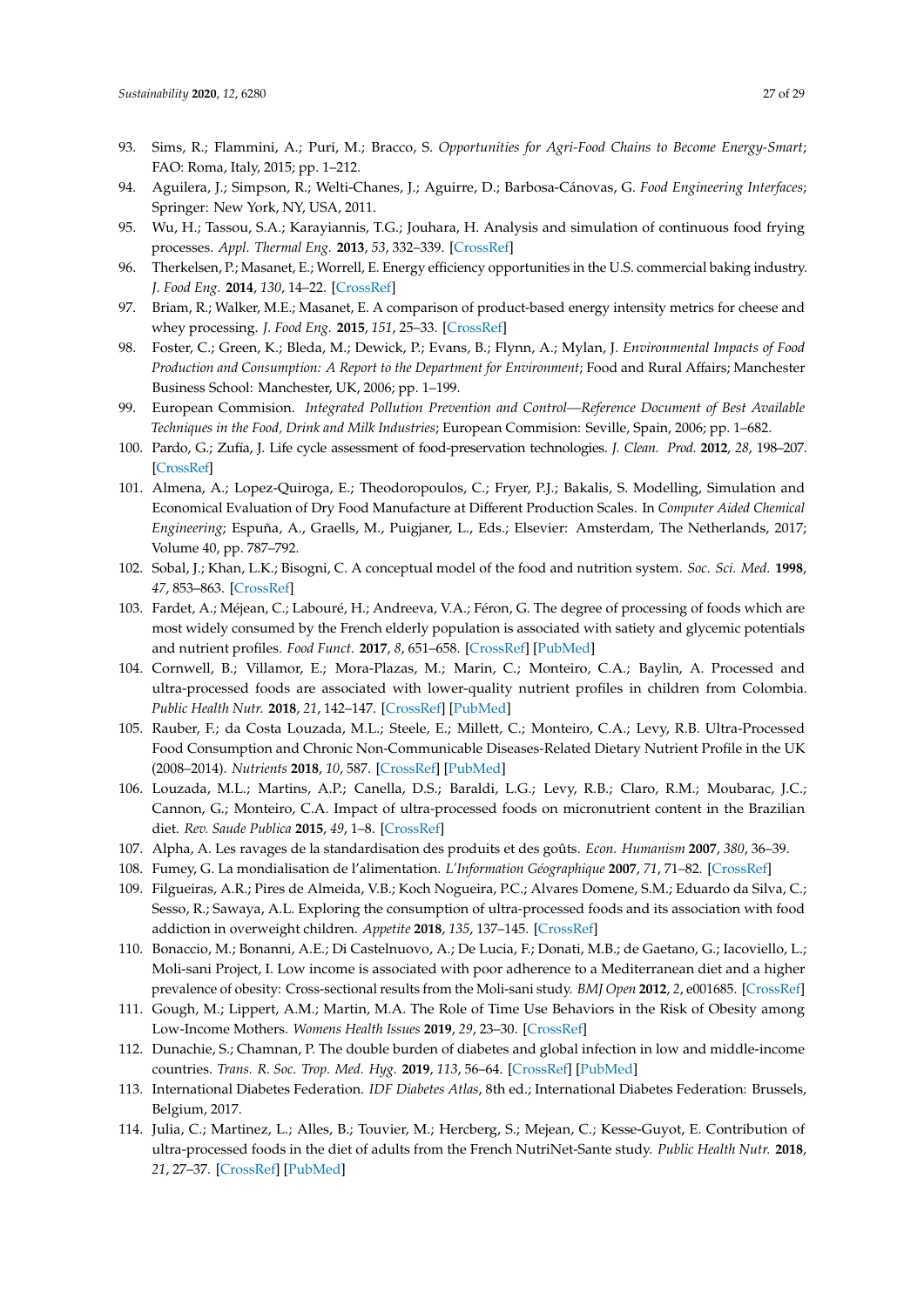- <span id="page-27-0"></span>115. Rico-Campà, A.; Martínez-González, M.A.; Alvarez-Alvarez, I.; Mendonça, R.d.D.; de la Fuente-Arrillaga, C.; Gómez-Donoso, C.; Bes-Rastrollo, M. Association between consumption of ultra-processed foods and all cause mortality: SUN prospective cohort study. *BMJ* **2019**, *365*, 1949. [\[CrossRef\]](http://dx.doi.org/10.1136/bmj.l1949) [\[PubMed\]](http://www.ncbi.nlm.nih.gov/pubmed/31142450)
- <span id="page-27-1"></span>116. Kim, H.; Hu, E.A.; Rebholz, C.M. Ultra-processed food intake and mortality in the USA: Results from the Third National Health and Nutrition Examination Survey (NHANES III, 1988–1994). *Public Health Nutr.* **2019**, *22*, 1777–1785. [\[CrossRef\]](http://dx.doi.org/10.1017/S1368980018003890)
- <span id="page-27-2"></span>117. Steele, E.M.; Juul, F.; Neri, D.; Rauber, F.; Monteiro, C.A. Dietary share of ultra-processed foods and metabolic syndrome in the US adult population. *Prev. Med.* **2019**, *125*, 40–48. [\[CrossRef\]](http://dx.doi.org/10.1016/j.ypmed.2019.05.004)
- <span id="page-27-3"></span>118. Park, S.; Lee, Y.; Lee, J.H. Association between energy drink intake, sleep, stress, and suicidality in Korean adolescents: Energy drink use in isolation or in combination with junk food consumption. *Nutr. J.* **2016**, *15*, 87. [\[CrossRef\]](http://dx.doi.org/10.1186/s12937-016-0204-7)
- <span id="page-27-4"></span>119. Bae, Y.S.; Young, K.J.; June, N.S.; Jong-Ho, L.; Won, J.J. Social isolation stress during adolescence may promote consumption of palatable food in female rats. *J. Neurochem.* **2009**, *110*, 199–200.
- <span id="page-27-5"></span>120. Cook, K.; Sumis, A.; Kidney, E.; Andrade, F.; Hu, R.; Zhang, X.Y.; Yu, W.; Bouker, K.B.; Clarke, R.; Hilakivi-Clarke, L. Social isolation stress induces obesity and unfolded protein response and autophagy in the mammary gland, and increases mammary tumorigenesis in mice. *Anticancer Res.* **2014**, *34*, 5948–5949.
- <span id="page-27-6"></span>121. Atasoy, S.; Ladwig, K.H.; Kruse, J.; Lukaschek, K.; Peters, A. Inverse relationship between social isolation and type 2 diabetes incidence in people with obesity: Findings from the MONICA/KORA prospective cohort. *J. Psychosom. Res.* **2019**, *121*, 124. [\[CrossRef\]](http://dx.doi.org/10.1016/j.jpsychores.2019.03.076)
- <span id="page-27-7"></span>122. Ames, M.; Leadbeater, B. Overweight and isolated: The interpersonal problems of youth who are overweight from adolescence into young adulthood. *Int. J. Behav. Dev.* **2017**, *41*, 390–404. [\[CrossRef\]](http://dx.doi.org/10.1177/0165025416647799)
- <span id="page-27-8"></span>123. Rauber, F.; Steele, E.M.; Louzada, M.L.d.C.; Millett, C.; Monteiro, C.A.; Levy, R.B. Ultra-processed food consumption and indicators of obesity in the United Kingdom population (2008–2016). *PLoS ONE* **2020**, *15*, e0232676. [\[CrossRef\]](http://dx.doi.org/10.1371/journal.pone.0232676)
- <span id="page-27-9"></span>124. Jackson, S.E.; Llewellyn, C.H.; Smith, L. The obesity epidemic—Nature via nurture: A narrative review of high-income countries. *SAGE Open Med.* **2020**, *8*, 2050312120918265. [\[CrossRef\]](http://dx.doi.org/10.1177/2050312120918265) [\[PubMed\]](http://www.ncbi.nlm.nih.gov/pubmed/32435480)
- <span id="page-27-10"></span>125. Kibrom, A.; Ibrahim, H.; Breisinger, C. *Food Policies and Obesity in Low and Middle Income Countries*; IFRI Middle East and Africa Working Papers: Paris, France, 2020.
- <span id="page-27-11"></span>126. Action Aid. Farmgate: The Developmental Impact of Agricultural Subsidies. Available online: [https:](https://www.actionaid.org.uk/sites/default/files/content_document/farmgate_3132004_12159.pdf) //www.actionaid.org.uk/sites/default/files/content\_document/[farmgate\\_3132004\\_12159.pdf](https://www.actionaid.org.uk/sites/default/files/content_document/farmgate_3132004_12159.pdf) (accessed on 1 August 2019).
- <span id="page-27-12"></span>127. Drewnowski, A.; Darmon, N. The economics of obesity: Dietary energy density and energy cost. *Am. J. Clin. Nutr.* **2005**, *82*, 265–273. [\[CrossRef\]](http://dx.doi.org/10.1093/ajcn/82.1.265S) [\[PubMed\]](http://www.ncbi.nlm.nih.gov/pubmed/16002835)
- <span id="page-27-13"></span>128. Tilman, D.; Clark, M. Global diets link environmental sustainability and human health. *Nature* **2014**, *515*, 518–522. [\[CrossRef\]](http://dx.doi.org/10.1038/nature13959)
- <span id="page-27-14"></span>129. Scheelbeek, P.F.D.; Cornelsen, L.; Marteau, T.M.; Jebb, S.A.; Smith, R.D. Potential impact on prevalence of obesity in the UK of a 20% price increase in high sugar snacks: Modelling study. *BMJ* **2019**, *366*, l4786. [\[CrossRef\]](http://dx.doi.org/10.1136/bmj.l4786)
- <span id="page-27-15"></span>130. Ruanpeng, D.; Thongprayoon, C.; Cheungpasitpom,W.; Harindhanavudhi, T. Sugar and artificially sweetened beverages linked to obesity: A systematic review and meta-analysis. *QJM Int. J. Med.* **2017**, *110*, 513–520. [\[CrossRef\]](http://dx.doi.org/10.1093/qjmed/hcx068) [\[PubMed\]](http://www.ncbi.nlm.nih.gov/pubmed/28402535)
- <span id="page-27-16"></span>131. Sun, Q.; Spiegelman, D.; van Dam, R.M.; Holmes, M.D.; Malik, V.S.; Willett, W.C.; Hu, F.B. White rice, brown rice, and risk of type 2 diabetes in US men and women. *Arch. Int. Med.* **2010**, *170*, 961–969. [\[CrossRef\]](http://dx.doi.org/10.1001/archinternmed.2010.109) [\[PubMed\]](http://www.ncbi.nlm.nih.gov/pubmed/20548009)
- <span id="page-27-17"></span>132. Cox, P.; Piqué i Camps, J.; European Parliament; European Parliament. *Regulation (EC) No 178*/*2002 of the European Parliament and of the Council of 28 January 2002 Laying Down the General Principles and Requirements of Food Law, Establishing the European Food Safety Authority and Laying down Procedures in Matters of Food Safety*; Parliament, E., Ed.; Journal Officiel des Communautés Européennes: Brussels, Belgium, 2002; Volume 178/2002, pp. 1–24.
- <span id="page-27-18"></span>133. Fardet, A.; Rock, E. How to protect both health and food system sustainability? A holistic 'global health'-based approach via the 3V rule proposal. *Public Health Nutr.* **2020**, in press.
- <span id="page-27-19"></span>134. Willett, W.; Rockström, J.; Loken, B.; Springmann, M.; Lang, T.; Vermeulen, S.; Garnett, T.; Tilman, D.; DeClerck, F.; Wood, A.; et al. Food in the Anthropocene: The EAT–Lancet Commission on healthy diets from sustainable food systems. *Lancet* **2019**, *393*, 2–8. [\[CrossRef\]](http://dx.doi.org/10.1016/S0140-6736(18)31788-4)